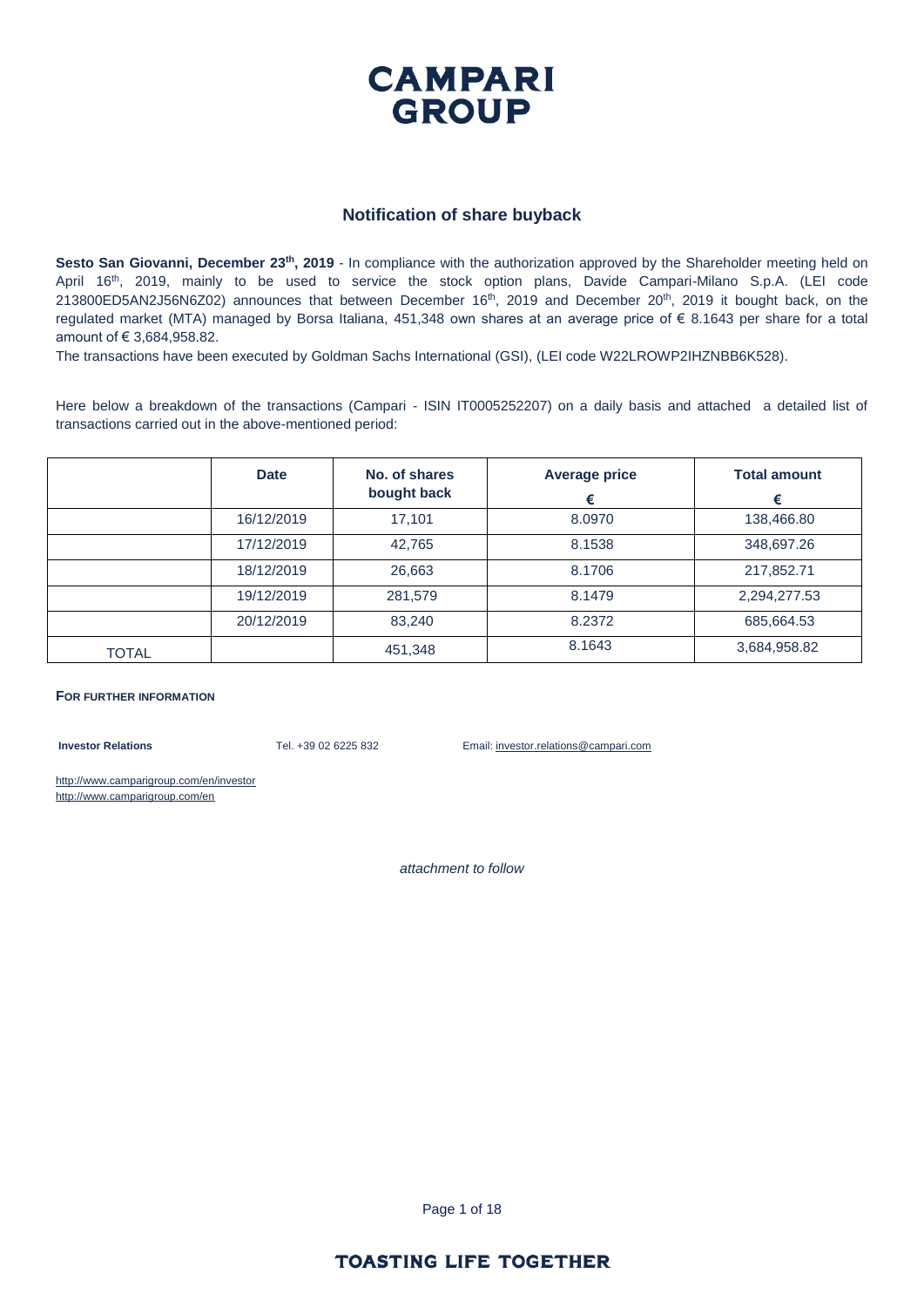| <b>DATE</b> | <b>HOUR</b>       | A/V            | <b>PRICE</b> | <b>NO.OF SHARES</b> |
|-------------|-------------------|----------------|--------------|---------------------|
| 16/12/2019  | 3:08:53 PM A      |                | 8,115        | 466                 |
| 16/12/2019  | 12:53:07 PM A     |                | 8,09         | 343                 |
| 16/12/2019  | 12:53:07 PM A     |                | 8,09         | 410                 |
| 16/12/2019  | $1:01:10$ PM $ A$ |                | 8,09         | 245                 |
| 16/12/2019  | 1:08:55 PM        | Α              | 8,09         | 150                 |
| 16/12/2019  | 1:19:20 PM        | A              | 8,095        | 364                 |
| 16/12/2019  | 1:19:20 PM        | Α              | 8,095        | 407                 |
| 16/12/2019  | 1:57:04 PM        | A              | 8,115        | 418                 |
| 16/12/2019  | 2:01:47 PM        | Α              | 8,115        | 467                 |
| 16/12/2019  | 2:01:47 PM        | A              | 8,115        | 254                 |
| 16/12/2019  | 2:28:51 PM        | Α              | 8,115        | 343                 |
| 16/12/2019  | 12:39:36 PM       | A              | 8,095        | 493                 |
| 16/12/2019  | 2:45:42 PM        | Α              | 8,11         | 389                 |
| 16/12/2019  | 3:36:27 PM        | A              | 8,13         | 349                 |
| 16/12/2019  | 3:20:41 PM        | Α              | 8,12         | 395                 |
| 16/12/2019  | 3:36:27 PM A      |                | 8,13         | 417                 |
| 16/12/2019  | 4:16:13 PM        | Α              | 8,13         | 162                 |
| 16/12/2019  | 4:16:13 PM        | $\overline{A}$ | 8,13         | 36                  |
| 16/12/2019  | 4:17:40 PM        | Α              | 8,125        | 364                 |
| 16/12/2019  | 4:23:44 PM        | $\Lambda$      | 8,115        | 255                 |
| 16/12/2019  | 4:29:54 PM        | Α              | 8,115        | 152                 |
| 16/12/2019  | 4:29:54 PM        | A              | 8,115        | 104                 |
| 16/12/2019  | 4:29:56 PM        | Α              | 8,125        | 140                 |
| 16/12/2019  | 4:29:56 PM        | A              | 8,125        | 99                  |
| 16/12/2019  | 8:50:20 AM        | Α              | 8,12         | 228                 |
| 16/12/2019  | 2:38:45 PM        | A              | 8,11         | 294                 |
| 16/12/2019  | $9:32:05$ AM      | A              | 8,095        | 484                 |
| 16/12/2019  | 3:58:19 PM        | $\Lambda$      | 8,13         | 409                 |
| 16/12/2019  | 12:31:22 PM       | A              | 8,09         | 518                 |
| 16/12/2019  | 8:50:20 AM A      |                | 8,12         | 327                 |
| 16/12/2019  | 9:02:44 AM        | Α              | 8,1          | 352                 |
| 16/12/2019  | 9:10:11 AM        | A              | 8,09         | 381                 |
| 16/12/2019  | $9:15:55$ AM      | Α              | 8,09         | 363                 |
| 16/12/2019  | 9:32:05 AM        | A              | 8,095        | 197                 |
| 16/12/2019  | 9:55:44 AM        | A              | 8,105        | 432                 |
| 16/12/2019  | 10:00:01 AM       | A              | 8,1          | 387                 |
| 16/12/2019  | 10:00:01 AM       | Α              | 8,1          | 413                 |
| 16/12/2019  | 10:17:31 AM       | Α              | 8,08         | 261                 |
| 16/12/2019  | 10:17:31 AM       | Α              | 8,085        | 373                 |
| 16/12/2019  | 11:54:40 AM       | Α              | 8,065        | 442                 |
| 16/12/2019  | 11:54:40 AM       | Α              | 8,065        | 369                 |
| 16/12/2019  | 9:32:05 AM        | A              | 8,095        | 456                 |
| 16/12/2019  | 11:54:40 AM       | A              | 8,065        | 301                 |

Page 2 of 18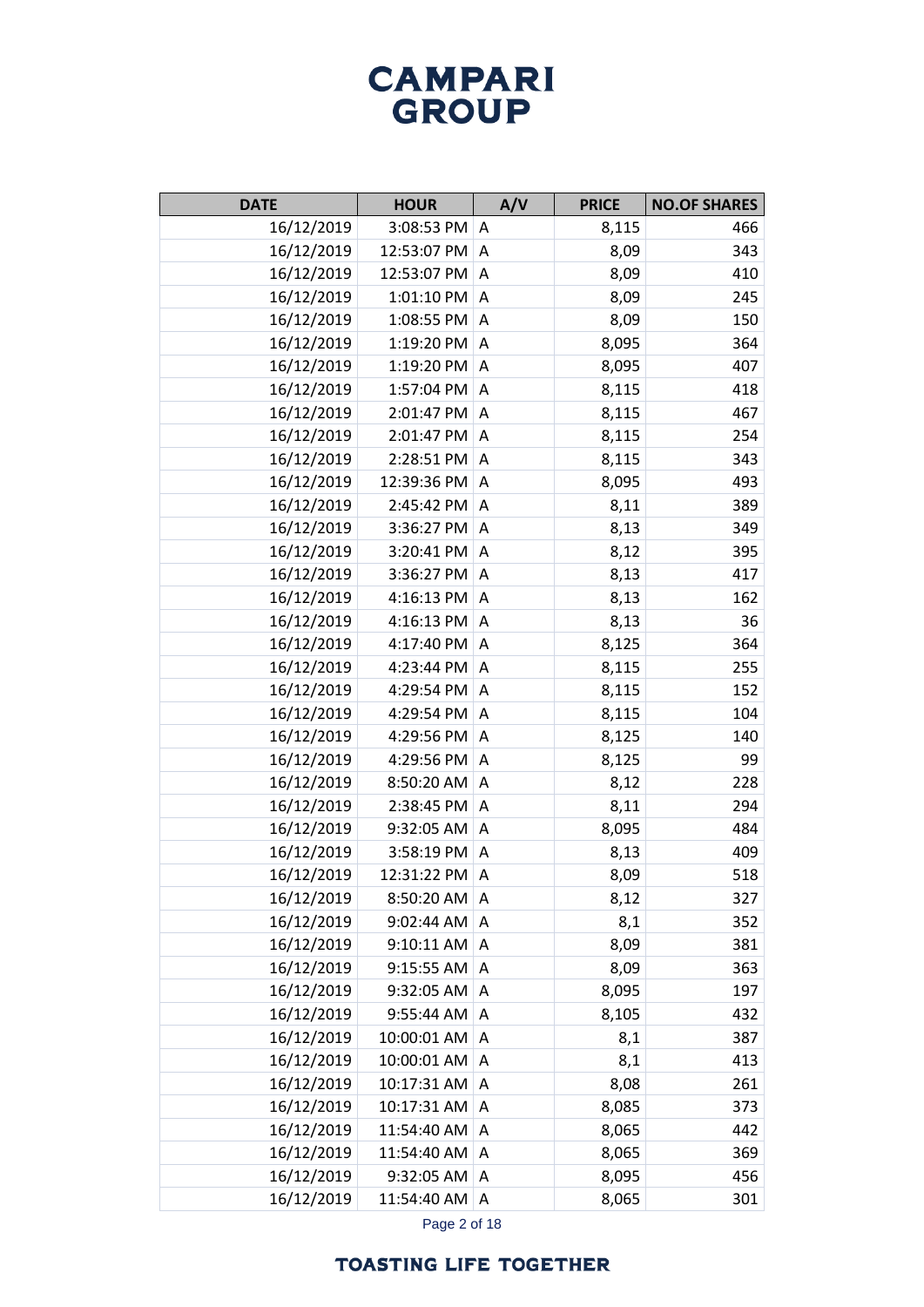| 16/12/2019 | 10:23:22 AM A     |                | 8,075 | 173          |
|------------|-------------------|----------------|-------|--------------|
| 16/12/2019 | 11:25:55 AM       | A              | 8,07  | 381          |
| 16/12/2019 | 11:25:55 AM $ A $ |                | 8,07  | 346          |
| 16/12/2019 | 11:08:47 AM       | A              | 8,065 | 420          |
| 16/12/2019 | 10:23:22 AM A     |                | 8,075 | 226          |
| 16/12/2019 | 10:55:08 AM       | A              | 8,07  | 272          |
| 16/12/2019 | 10:49:27 AM       | A              | 8,07  | 405          |
| 16/12/2019 | 10:28:55 AM       | Α              | 8,07  | 330          |
| 16/12/2019 | 10:58:15 AM A     |                | 8,07  | 339          |
| 17/12/2019 | 2:54:40 PM        | Α              | 8,13  | $\mathbf{1}$ |
| 17/12/2019 | 2:54:41 PM        | A              | 8,13  | 292          |
| 17/12/2019 | 3:00:00 PM        | Α              | 8,13  | 404          |
| 17/12/2019 | 3:04:16 PM        | A              | 8,13  | 464          |
| 17/12/2019 | 3:04:40 PM        | Α              | 8,135 | 330          |
| 17/12/2019 | 3:04:40 PM        | A              | 8,135 | 351          |
| 17/12/2019 | 3:06:53 PM        | Α              | 8,135 | 368          |
| 17/12/2019 | 3:10:12 PM        | A              | 8,13  | 382          |
| 17/12/2019 | 3:26:31 PM        | Α              | 8,135 | 13           |
| 17/12/2019 | 3:26:31 PM        | $\overline{A}$ | 8,135 | 400          |
| 17/12/2019 | 3:26:31 PM        | Α              | 8,135 | 291          |
| 17/12/2019 | 3:26:31 PM        | $\overline{A}$ | 8,135 | 358          |
| 17/12/2019 | 3:26:31 PM        | Α              | 8,135 | 328          |
| 17/12/2019 | 1:59:16 PM        | A              | 8,17  | 392          |
| 17/12/2019 | 2:50:44 PM        | A              | 8,14  | 335          |
| 17/12/2019 | 3:14:13 PM        | $\overline{A}$ | 8,13  | 448          |
| 17/12/2019 | 2:32:27 PM        | A              | 8,17  | 344          |
| 17/12/2019 | 4:29:55 PM        | $\overline{A}$ | 8,135 | 206          |
| 17/12/2019 | 3:32:31 PM        | A              | 8,135 | 380          |
| 17/12/2019 | 1:59:16 PM        | $\overline{A}$ | 8,17  | 527          |
| 17/12/2019 | 2:22:05 PM        | Α              | 8,17  | 337          |
| 17/12/2019 | 2:22:05 PM        | A              | 8,17  | 301          |
| 17/12/2019 | 2:22:05 PM        | Α              | 8,17  | 261          |
| 17/12/2019 | 2:22:05 PM        | A              | 8,17  | 337          |
| 17/12/2019 | 2:29:59 PM        | A              | 8,17  | 277          |
| 17/12/2019 | 2:50:44 PM        | A              | 8,14  | 320          |
| 17/12/2019 | 2:38:00 PM        | A              | 8,165 | 316          |
| 17/12/2019 | 2:45:40 PM        | A              | 8,155 | 306          |
| 17/12/2019 | 2:45:40 PM        | A              | 8,155 | 228          |
| 17/12/2019 | 2:45:40 PM        | A              | 8,155 | 84           |
| 17/12/2019 | 2:45:40 PM        | A              | 8,155 | 398          |
| 17/12/2019 | 2:50:44 PM        | Α              | 8,14  | 400          |
| 17/12/2019 | 2:29:59 PM        | A              | 8,17  | 311          |
| 17/12/2019 | 4:28:27 PM        | A              | 8,125 | 232          |
| 17/12/2019 | 4:21:40 PM        | Α              | 8,14  | 69           |
|            |                   |                |       |              |

Page 3 of 18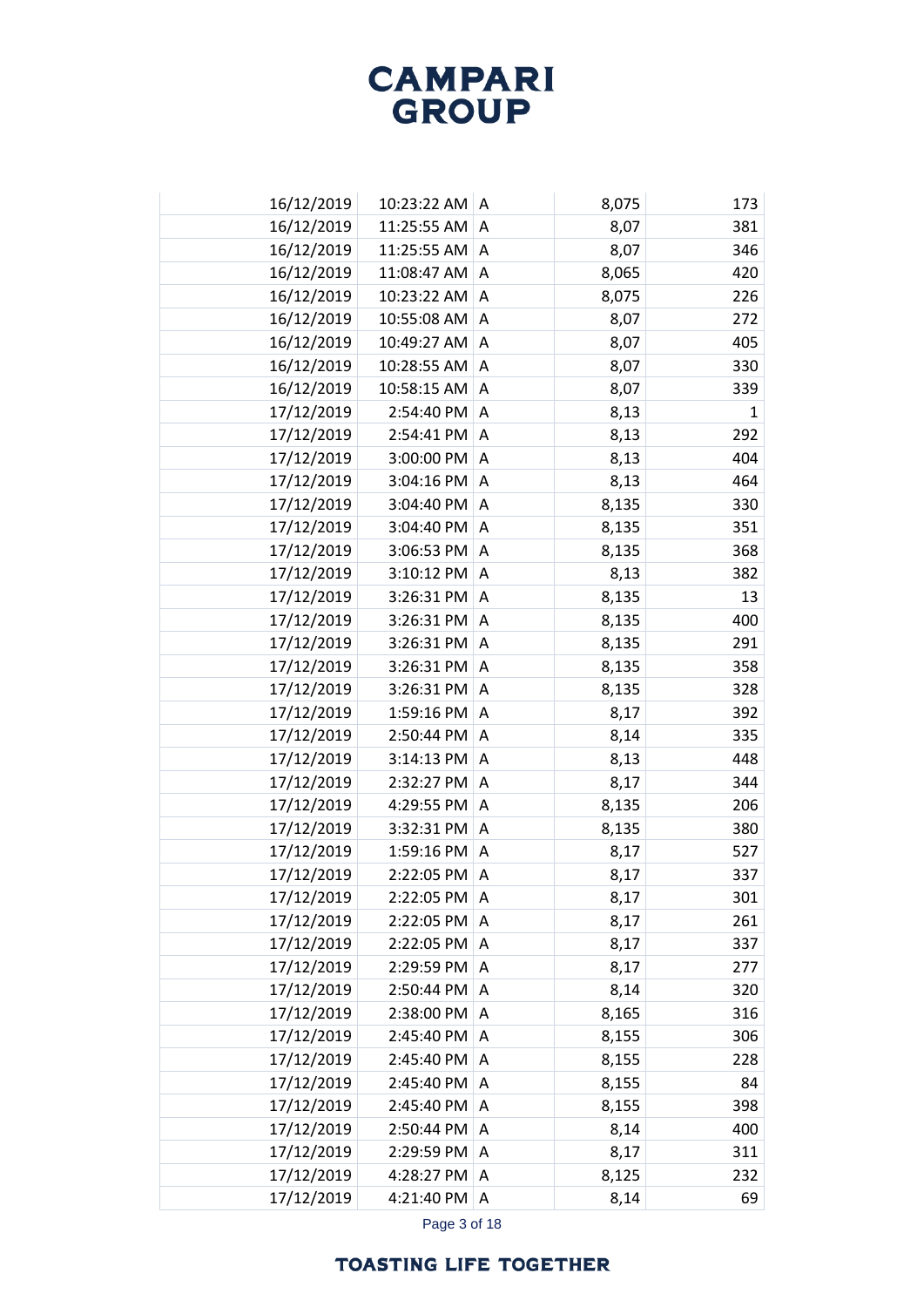| 17/12/2019 | 4:27:02 PM A           |                | 8,13  | 475  |
|------------|------------------------|----------------|-------|------|
| 17/12/2019 | 4:27:02 PM             | A              | 8,13  | 553  |
| 17/12/2019 | 4:27:02 PM             | Α              | 8,135 | 237  |
| 17/12/2019 | 4:27:02 PM             | $\overline{A}$ | 8,13  | 1506 |
| 17/12/2019 | 4:28:27 PM             | A              | 8,125 | 215  |
| 17/12/2019 | $1:59:16$ PM $\vert$ A |                | 8,17  | 405  |
| 17/12/2019 | 4:19:43 PM A           |                | 8,14  | 218  |
| 17/12/2019 | 4:28:27 PM A           |                | 8,125 | 49   |
| 17/12/2019 | 4:29:55 PM A           |                | 8,135 | 33   |
| 17/12/2019 | 4:29:55 PM             | A              | 8,135 | 235  |
| 17/12/2019 | 4:29:55 PM             | A              | 8,135 | 67   |
| 17/12/2019 | 4:29:55 PM             | Α              | 8,135 | 257  |
| 17/12/2019 | 4:29:55 PM             | A              | 8,135 | 94   |
| 17/12/2019 | 4:28:27 PM             | Α              | 8,125 | 249  |
| 17/12/2019 | 4:08:14 PM             | A              | 8,135 | 749  |
| 17/12/2019 | 3:41:39 PM             | Α              | 8,135 | 353  |
| 17/12/2019 | 3:45:56 PM             | A              | 8,13  | 325  |
| 17/12/2019 | 3:53:30 PM             | Α              | 8,135 | 393  |
| 17/12/2019 | 3:53:30 PM             | Α              | 8,135 | 489  |
| 17/12/2019 | 3:54:33 PM             | Α              | 8,13  | 1915 |
| 17/12/2019 | 3:56:41 PM             | A              | 8,13  | 439  |
| 17/12/2019 | 4:21:40 PM             | Α              | 8,14  | 71   |
| 17/12/2019 | 4:08:14 PM             | $\overline{A}$ | 8,135 | 449  |
| 17/12/2019 | 4:21:40 PM             | Α              | 8,14  | 59   |
| 17/12/2019 | 4:08:15 PM             | $\overline{A}$ | 8,14  | 338  |
| 17/12/2019 | 4:13:07 PM             | Α              | 8,135 | 385  |
| 17/12/2019 | 4:13:07 PM             | A              | 8,135 | 221  |
| 17/12/2019 | 4:18:00 PM             | Α              | 8,14  | 362  |
| 17/12/2019 | 4:19:21 PM             | A              | 8,14  | 151  |
| 17/12/2019 | 3:38:01 PM             | Α              | 8,13  | 374  |
| 17/12/2019 | 3:56:41 PM   A         |                | 8,13  | 395  |
| 17/12/2019 | 9:58:50 AM             | Α              | 8,185 | 319  |
| 17/12/2019 | 9:43:45 AM             | A              | 8,185 | 202  |
| 17/12/2019 | 9:43:45 AM             | Α              | 8,185 | 214  |
| 17/12/2019 | 9:47:17 AM             | A              | 8,185 | 376  |
| 17/12/2019 | 9:47:17 AM             | Α              | 8,185 | 323  |
| 17/12/2019 | 9:47:17 AM             | A              | 8,185 | 362  |
| 17/12/2019 | 10:34:55 AM            | Α              | 8,17  | 328  |
| 17/12/2019 | $9:57:13$ AM A         |                | 8,185 | 379  |
| 17/12/2019 | $9:12:57$ AM           | A              | 8,165 | 342  |
| 17/12/2019 | 10:09:13 AM            | A              | 8,18  | 353  |
| 17/12/2019 | 10:09:13 AM            | A              | 8,18  | 303  |
| 17/12/2019 | 10:13:56 AM A          |                | 8,175 | 291  |
| 17/12/2019 | 10:13:56 AM A          |                | 8,175 | 234  |

Page 4 of 18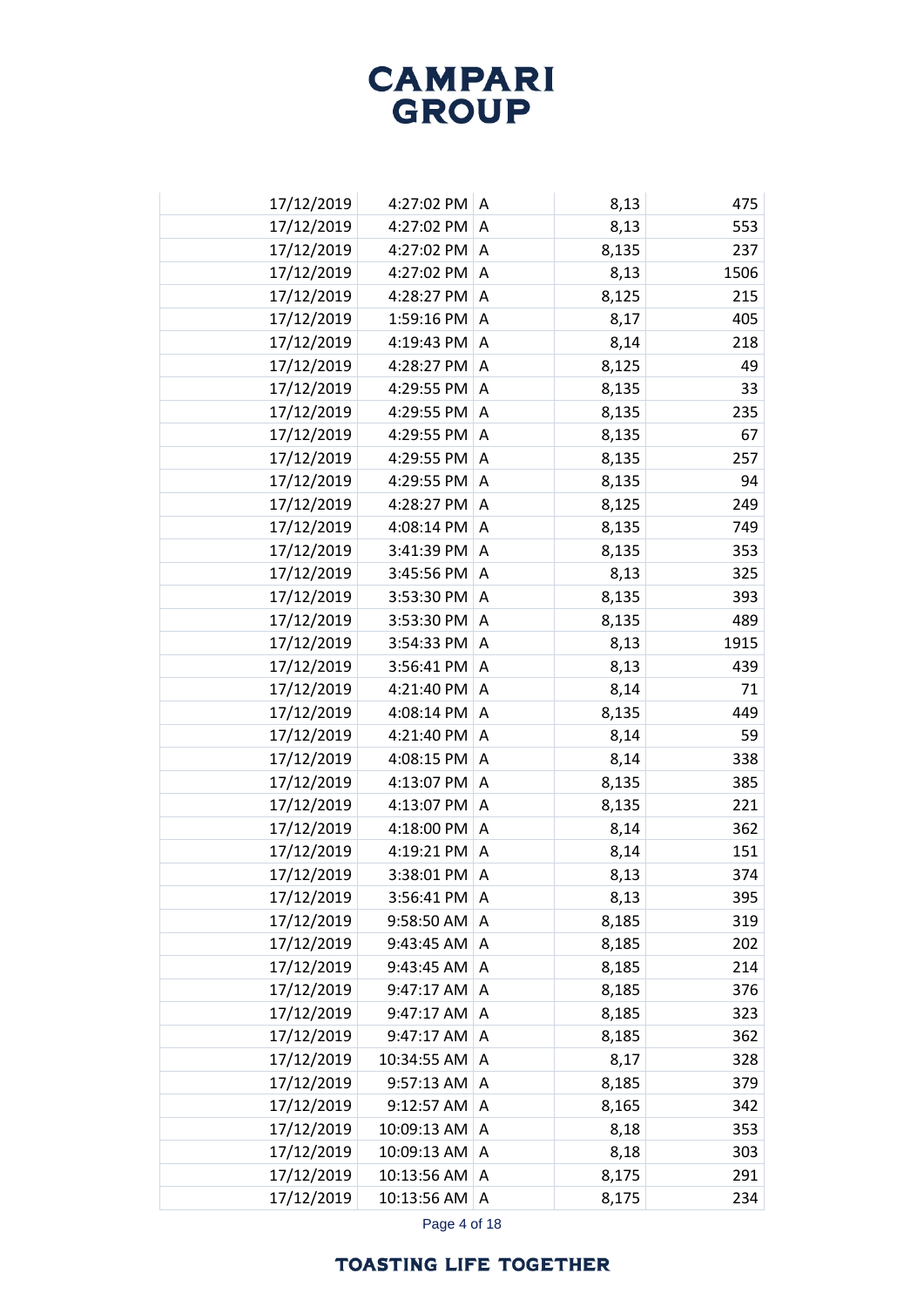| 17/12/2019 | 10:13:56 AM A   |                | 8,175 | 31  |
|------------|-----------------|----------------|-------|-----|
| 17/12/2019 | 10:26:32 AM     | A              | 8,175 | 383 |
| 17/12/2019 | 9:47:19 AM      | Α              | 8,18  | 338 |
| 17/12/2019 | 8:53:31 AM      | A              | 8,18  | 311 |
| 17/12/2019 | 1:59:16 PM      | A              | 8,17  | 343 |
| 17/12/2019 | 4:29:27 PM A    |                | 8,12  | 209 |
| 17/12/2019 | 8:45:58 AM      | A              | 8,185 | 253 |
| 17/12/2019 | 8:45:58 AM      | A              | 8,185 | 290 |
| 17/12/2019 | 8:45:58 AM      | A              | 8,185 | 45  |
| 17/12/2019 | 8:47:08 AM      | A              | 8,185 | 60  |
| 17/12/2019 | 9:43:45 AM      | A              | 8,185 | 434 |
| 17/12/2019 | 8:47:21 AM      | A              | 8,185 | 295 |
| 17/12/2019 | 9:20:57 AM      | A              | 8,165 | 377 |
| 17/12/2019 | 8:45:58 AM      | Α              | 8,185 | 412 |
| 17/12/2019 | 9:04:27 AM      | A              | 8,17  | 218 |
| 17/12/2019 | 9:07:11 AM      | Α              | 8,17  | 183 |
| 17/12/2019 | 9:07:11 AM      | A              | 8,17  | 258 |
| 17/12/2019 | 9:07:11 AM      | Α              | 8,17  | 229 |
| 17/12/2019 | 9:07:11 AM      | A              | 8,17  | 187 |
| 17/12/2019 | 8:47:21 AM      | Α              | 8,185 | 172 |
| 17/12/2019 | 1:13:09 PM      | A              | 8,155 | 330 |
| 17/12/2019 | 12:17:21 PM     | Α              | 8,16  | 289 |
| 17/12/2019 | 12:17:21 PM     | $\overline{A}$ | 8,16  | 392 |
| 17/12/2019 | 12:35:58 PM     | Α              | 8,16  | 417 |
| 17/12/2019 | 12:35:58 PM     | $\overline{A}$ | 8,16  | 299 |
| 17/12/2019 | 12:35:58 PM     | Α              | 8,16  | 348 |
| 17/12/2019 | 12:50:00 PM     | A              | 8,16  | 326 |
| 17/12/2019 | 12:17:21 PM     | Α              | 8,16  | 394 |
| 17/12/2019 | 1:03:16 PM      | A              | 8,16  | 325 |
| 17/12/2019 | 12:50:00 PM     | Α              | 8,16  | 366 |
| 17/12/2019 | 1:45:20 PM      | ∣A             | 8,16  | 322 |
| 17/12/2019 | 1:45:20 PM      | Α              | 8,16  | 18  |
| 17/12/2019 | $1:59:16$ PM    | A              | 8,17  | 401 |
| 17/12/2019 | 10:34:55 AM     | Α              | 8,17  | 95  |
| 17/12/2019 | 1:54:30 PM   A  |                | 8,17  | 467 |
| 17/12/2019 | 9:04:27 AM      | Α              | 8,17  | 257 |
| 17/12/2019 | 1:03:16 PM      | A              | 8,16  | 338 |
| 17/12/2019 | 11:03:47 AM     | Α              | 8,16  | 359 |
| 17/12/2019 | 10:34:55 AM A   |                | 8,17  | 250 |
| 17/12/2019 | 10:39:00 AM     | A              | 8,16  | 509 |
| 17/12/2019 | 10:41:45 AM     | A              | 8,155 | 292 |
| 17/12/2019 | 12:08:25 PM A   |                | 8,16  | 195 |
| 17/12/2019 | 10:45:23 AM A   |                | 8,16  | 312 |
| 17/12/2019 | 10:55:34 AM   A |                | 8,155 | 320 |

Page 5 of 18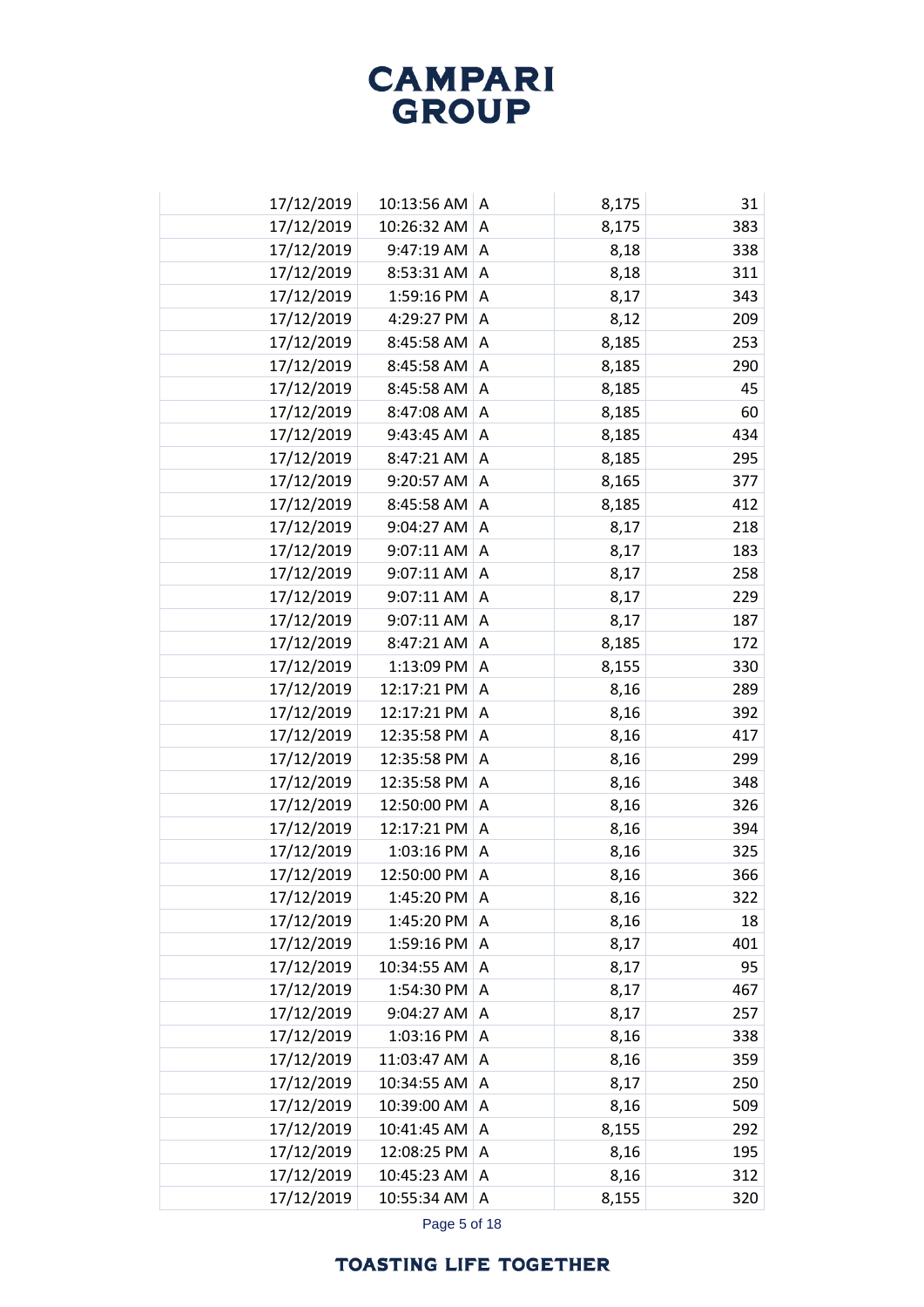| 17/12/2019 | 11:03:47 AM A |                | 8,16  | 345 |
|------------|---------------|----------------|-------|-----|
| 17/12/2019 | 10:45:23 AM   | A              | 8,16  | 319 |
| 17/12/2019 | 11:28:57 AM   | Α              | 8,175 | 302 |
| 17/12/2019 | 11:28:57 AM   | A              | 8,175 | 330 |
| 17/12/2019 | 11:30:29 AM   | A              | 8,175 | 360 |
| 17/12/2019 | 12:02:16 PM   | A              | 8,165 | 394 |
| 17/12/2019 | 11:31:27 AM   | A              | 8,17  | 356 |
| 17/12/2019 | 11:31:27 AM   | A              | 8,17  | 247 |
| 17/12/2019 | 11:31:27 AM A |                | 8,17  | 128 |
| 17/12/2019 | 11:03:47 AM   | A              | 8,16  | 457 |
| 18/12/2019 | 2:44:18 PM    | $\overline{A}$ | 8,175 | 297 |
| 18/12/2019 | 2:21:08 PM    | Α              | 8,165 | 307 |
| 18/12/2019 | 2:42:21 PM    | $\overline{A}$ | 8,175 | 334 |
| 18/12/2019 | 2:44:18 PM    | Α              | 8,175 | 355 |
| 18/12/2019 | 2:51:33 PM    | A              | 8,17  | 274 |
| 18/12/2019 | 2:44:18 PM    | Α              | 8,175 | 321 |
| 18/12/2019 | 2:51:33 PM    | A              | 8,17  | 301 |
| 18/12/2019 | 2:19:00 PM    | Α              | 8,165 | 323 |
| 18/12/2019 | 2:44:18 PM    | A              | 8,175 | 319 |
| 18/12/2019 | 2:44:18 PM    | Α              | 8,175 | 253 |
| 18/12/2019 | 2:19:00 PM    | Α              | 8,165 | 320 |
| 18/12/2019 | 2:19:00 PM    | A              | 8,165 | 326 |
| 18/12/2019 | 1:41:37 PM    | A              | 8,16  | 274 |
| 18/12/2019 | 1:40:17 PM    | Α              | 8,165 | 350 |
| 18/12/2019 | 1:40:17 PM    | $\overline{A}$ | 8,165 | 139 |
| 18/12/2019 | 1:40:17 PM    | Α              | 8,165 | 243 |
| 18/12/2019 | 2:56:59 PM    | A              | 8,175 | 294 |
| 18/12/2019 | 4:22:38 PM    | Α              | 8,19  | 272 |
| 18/12/2019 | 12:53:00 PM   | $\overline{A}$ | 8,15  | 301 |
| 18/12/2019 | 12:53:00 PM   | Α              | 8,15  | 429 |
| 18/12/2019 | 1:41:37 PM    | A              | 8,16  | 301 |
| 18/12/2019 | 4:14:42 PM    | Α              | 8,19  | 101 |
| 18/12/2019 | 1:40:17 PM    | A              | 8,165 | 345 |
| 18/12/2019 | 12:53:00 PM   | Α              | 8,15  | 256 |
| 18/12/2019 | 4:29:44 PM    | A              | 8,2   | 237 |
| 18/12/2019 | 4:29:44 PM    | Α              | 8,2   | 225 |
| 18/12/2019 | 4:29:44 PM    | Α              | 8,2   | 214 |
| 18/12/2019 | 4:29:44 PM    | Α              | 8,2   | 285 |
| 18/12/2019 | 4:29:44 PM    | A              | 8,2   | 249 |
| 18/12/2019 | 4:20:18 PM    | A              | 8,19  | 413 |
| 18/12/2019 | 4:20:18 PM    | A              | 8,19  | 170 |
| 18/12/2019 | 4:20:18 PM    | A              | 8,19  | 202 |
| 18/12/2019 | 4:14:42 PM    | Α              | 8,19  | 315 |
| 18/12/2019 | 2:56:59 PM    | A              | 8,175 | 362 |

Page 6 of 18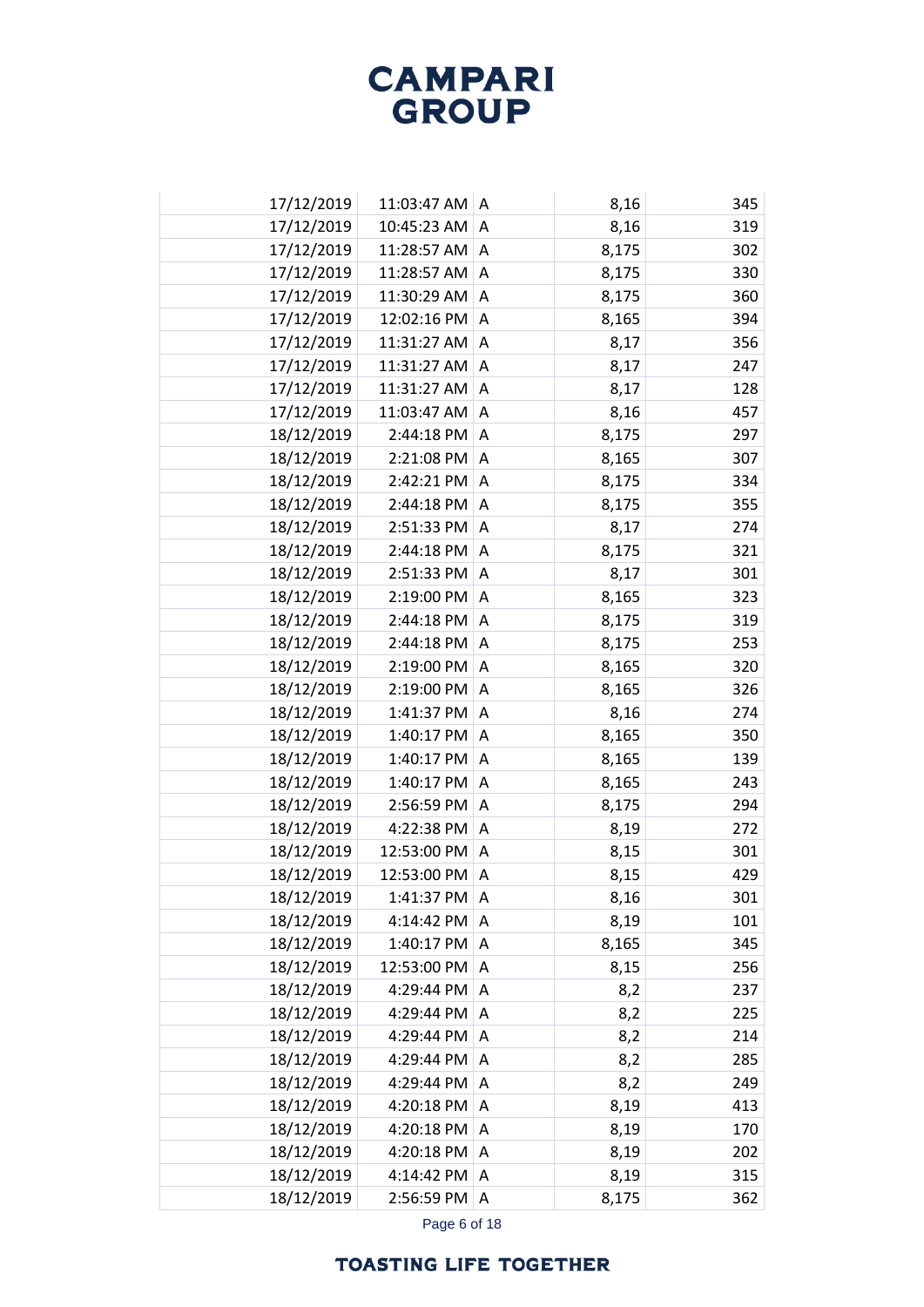| 18/12/2019 | 3:57:41 PM   A         |                | 8,195 | 444 |
|------------|------------------------|----------------|-------|-----|
| 18/12/2019 | 3:49:34 PM             | A              | 8,19  | 370 |
| 18/12/2019 | 3:46:34 PM A           |                | 8,19  | 339 |
| 18/12/2019 | 3:43:53 PM A           |                | 8,185 | 336 |
| 18/12/2019 | 3:25:39 PM             | A              | 8,18  | 358 |
| 18/12/2019 | 3:25:39 PM             | $\overline{A}$ | 8,18  | 357 |
| 18/12/2019 | $3:16:58$ PM $\vert$ A |                | 8,175 | 335 |
| 18/12/2019 | 3:10:45 PM             | A              | 8,18  | 435 |
| 18/12/2019 | 3:10:41 PM A           |                | 8,18  | 334 |
| 18/12/2019 | 4:20:18 PM             | A              | 8,19  | 225 |
| 18/12/2019 | 9:10:31 AM             | A              | 8,17  | 227 |
| 18/12/2019 | 10:11:15 AM            | A              | 8,17  | 445 |
| 18/12/2019 | 10:08:11 AM            | A              | 8,175 | 250 |
| 18/12/2019 | 9:53:24 AM             | Α              | 8,17  | 277 |
| 18/12/2019 | 9:53:24 AM             | A              | 8,17  | 366 |
| 18/12/2019 | 9:53:24 AM             | A              | 8,17  | 282 |
| 18/12/2019 | 9:53:24 AM             | A              | 8,17  | 355 |
| 18/12/2019 | 9:53:24 AM             | Α              | 8,17  | 320 |
| 18/12/2019 | 9:27:19 AM             | A              | 8,17  | 254 |
| 18/12/2019 | 10:11:15 AM            | Α              | 8,17  | 335 |
| 18/12/2019 | 9:11:24 AM             | A              | 8,17  | 315 |
| 18/12/2019 | 8:53:49 AM             | Α              | 8,15  | 251 |
| 18/12/2019 | 9:10:31 AM             | A              | 8,17  | 228 |
| 18/12/2019 | 9:10:31 AM             | Α              | 8,17  | 209 |
| 18/12/2019 | 9:07:11 AM             | $\overline{A}$ | 8,17  | 275 |
| 18/12/2019 | 8:53:49 AM             | Α              | 8,15  | 312 |
| 18/12/2019 | 8:53:49 AM             | A              | 8,15  | 278 |
| 18/12/2019 | 8:53:49 AM             | A              | 8,15  | 236 |
| 18/12/2019 | 8:53:49 AM             | A              | 8,15  | 287 |
| 18/12/2019 | 12:53:00 PM            | Α              | 8,15  | 295 |
| 18/12/2019 | 1:41:37 PM             | I A            | 8,16  | 287 |
| 18/12/2019 | 9:27:19 AM             | Α              | 8,17  | 388 |
| 18/12/2019 | 12:13:06 PM            | A              | 8,165 | 363 |
| 18/12/2019 | $8:48:16$ AM           | A              | 8,15  | 260 |
| 18/12/2019 | 12:37:41 PM            | $\overline{A}$ | 8,155 | 324 |
| 18/12/2019 | 12:37:41 PM            | A              | 8,155 | 240 |
| 18/12/2019 | 12:13:06 PM            | A              | 8,165 | 288 |
| 18/12/2019 | 12:13:06 PM   A        |                | 8,165 | 366 |
| 18/12/2019 | 10:11:15 AM A          |                | 8,17  | 365 |
| 18/12/2019 | 12:13:06 PM A          |                | 8,165 | 350 |
| 18/12/2019 | 12:26:07 PM            | $\Lambda$      | 8,16  | 368 |
| 18/12/2019 | 11:38:04 AM            | A              | 8,16  | 294 |
| 18/12/2019 | 11:38:04 AM            | A              | 8,16  | 316 |
| 18/12/2019 | 11:06:04 AM A          |                | 8,17  | 293 |

Page 7 of 18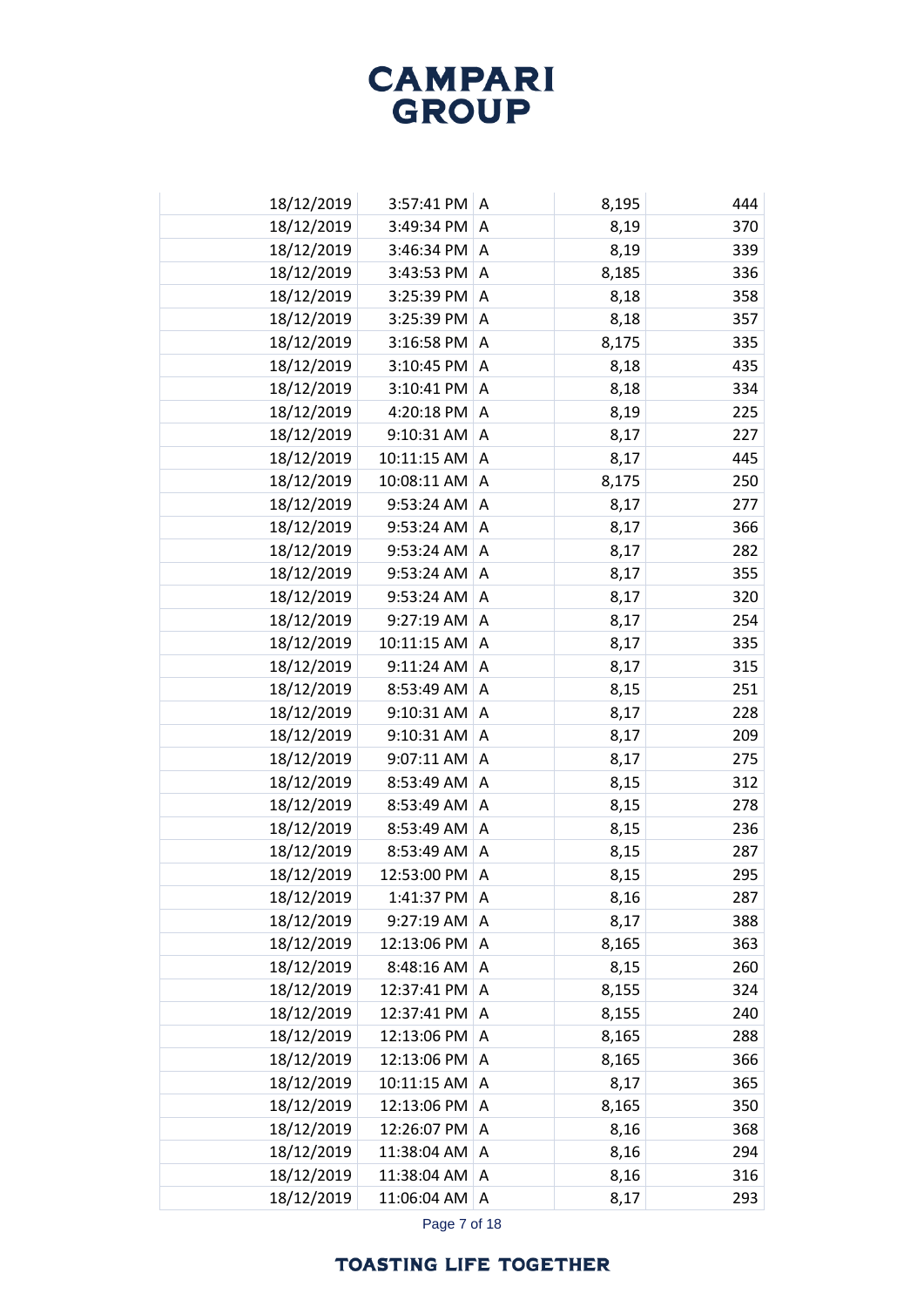| 18/12/2019 | 10:25:34 AM   | I A            | 8,175 | 296  |
|------------|---------------|----------------|-------|------|
| 18/12/2019 | 12:13:06 PM   | A              | 8,165 | 264  |
| 18/12/2019 | 10:38:08 AM   | Α              | 8,165 | 250  |
| 18/12/2019 | 11:38:04 AM   | A              | 8,16  | 288  |
| 18/12/2019 | 11:06:04 AM   | A              | 8,17  | 293  |
| 18/12/2019 | 11:06:04 AM   | A              | 8,17  | 414  |
| 18/12/2019 | 11:06:04 AM A |                | 8,17  | 372  |
| 18/12/2019 | 11:06:04 AM   | A              | 8,17  | 298  |
| 18/12/2019 | 11:17:24 AM A |                | 8,16  | 301  |
| 18/12/2019 | 11:17:24 AM   | A              | 8,16  | 17   |
| 18/12/2019 | 11:18:53 AM   | A              | 8,16  | 331  |
| 19/12/2019 | 1:12:12 PM    | Α              | 8,175 | 484  |
| 19/12/2019 | 1:12:12 PM    | $\overline{A}$ | 8,175 | 548  |
| 19/12/2019 | 1:12:07 PM    | Α              | 8,175 | 19   |
| 19/12/2019 | 1:12:07 PM    | A              | 8,175 | 250  |
| 19/12/2019 | 1:12:07 PM    | A              | 8,175 | 2700 |
| 19/12/2019 | 1:12:07 PM    | A              | 8,175 | 3108 |
| 19/12/2019 | 12:38:25 PM   | Α              | 8,17  | 2778 |
| 19/12/2019 | 1:12:12 PM    | A              | 8,175 | 113  |
| 19/12/2019 | 12:38:09 PM   | Α              | 8,17  | 654  |
| 19/12/2019 | 12:36:13 PM   | A              | 8,17  | 155  |
| 19/12/2019 | 12:34:55 PM   | A              | 8,17  | 755  |
| 19/12/2019 | 12:26:10 PM   | A              | 8,175 | 1803 |
| 19/12/2019 | 12:26:10 PM   | Α              | 8,175 | 406  |
| 19/12/2019 | 12:23:04 PM   | $\overline{A}$ | 8,175 | 1278 |
| 19/12/2019 | 12:23:04 PM   | Α              | 8,175 | 250  |
| 19/12/2019 | 12:23:04 PM   | A              | 8,175 | 250  |
| 19/12/2019 | 12:23:04 PM   | Α              | 8,175 | 1250 |
| 19/12/2019 | 1:15:55 PM    | $\overline{A}$ | 8,17  | 1876 |
| 19/12/2019 | 12:23:04 PM   | Α              | 8,175 | 7    |
| 19/12/2019 | 12:23:04 PM   | A              | 8,175 | 548  |
| 19/12/2019 | 1:15:55 PM    | Α              | 8,17  | 1028 |
| 19/12/2019 | 10:20:01 AM   | $\Lambda$      | 8,135 | 1092 |
| 19/12/2019 | 12:20:16 PM   | Α              | 8,175 | 587  |
| 19/12/2019 | 1:27:51 PM    | $\overline{A}$ | 8,18  | 513  |
| 19/12/2019 | 1:25:17 PM    | Α              | 8,18  | 665  |
| 19/12/2019 | 1:24:29 PM    | A              | 8,18  | 100  |
| 19/12/2019 | 1:21:20 PM    | A              | 8,18  | 1725 |
| 19/12/2019 | 1:21:20 PM    | A              | 8,18  | 951  |
| 19/12/2019 | 1:13:14 PM    | A              | 8,175 | 1422 |
| 19/12/2019 | 1:19:38 PM    | Α              | 8,18  | 1250 |
| 19/12/2019 | 1:13:08 PM    | A              | 8,175 | 1872 |
| 19/12/2019 | 1:13:21 PM    | Α              | 8,17  | 613  |
| 19/12/2019 | 1:13:11 PM    | A              | 8,175 | 1236 |

Page 8 of 18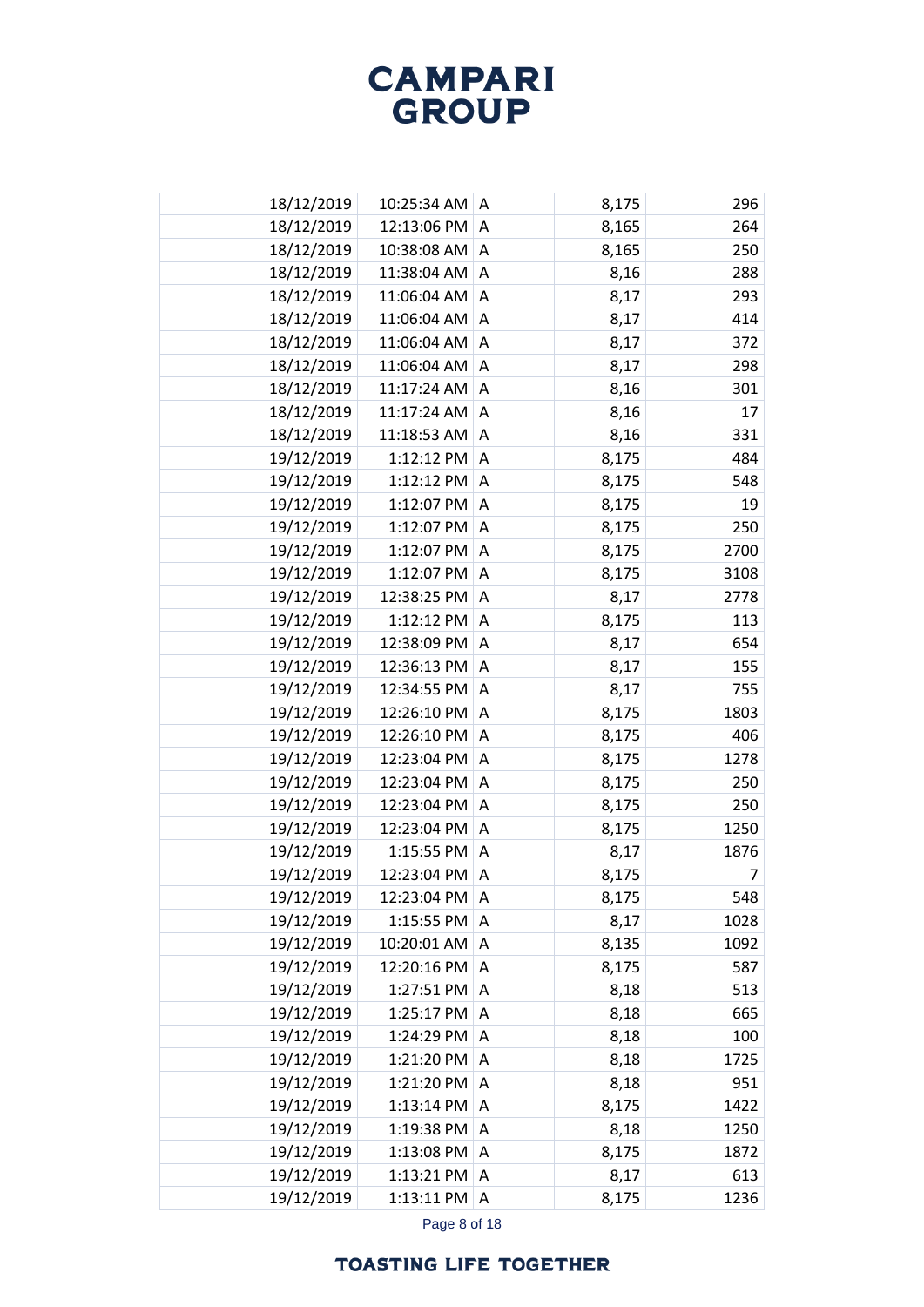| 19/12/2019 | $1:13:11$ PM $ A$ |                | 8,175 | 250  |
|------------|-------------------|----------------|-------|------|
| 19/12/2019 | 1:13:11 PM        | A              | 8,175 | 250  |
| 19/12/2019 | 1:13:08 PM        | Α              | 8,175 | 2933 |
| 19/12/2019 | 1:13:08 PM        | A              | 8,175 | 250  |
| 19/12/2019 | 1:13:08 PM        | Α              | 8,175 | 250  |
| 19/12/2019 | 1:13:08 PM        | A              | 8,175 | 1441 |
| 19/12/2019 | 1:21:20 PM        | A              | 8,18  | 767  |
| 19/12/2019 | 9:33:23 AM        | $\overline{A}$ | 8,13  | 701  |
| 19/12/2019 | 10:10:31 AM       | A              | 8,135 | 2088 |
| 19/12/2019 | 10:09:31 AM       | Α              | 8,135 | 325  |
| 19/12/2019 | 10:09:31 AM       | A              | 8,135 | 250  |
| 19/12/2019 | 10:09:31 AM A     |                | 8,135 | 250  |
| 19/12/2019 | 9:55:36 AM        | A              | 8,14  | 1269 |
| 19/12/2019 | 9:48:55 AM        | Α              | 8,135 | 552  |
| 19/12/2019 | 9:48:55 AM        | Α              | 8,135 | 704  |
| 19/12/2019 | 10:20:01 AM       | Α              | 8,135 | 774  |
| 19/12/2019 | 9:48:55 AM        | Α              | 8,135 | 1401 |
| 19/12/2019 | 10:48:25 AM       | Α              | 8,165 | 1972 |
| 19/12/2019 | 9:33:23 AM        | Α              | 8,13  | 1030 |
| 19/12/2019 | 9:28:43 AM        | Α              | 8,125 | 909  |
| 19/12/2019 | 9:24:58 AM        | Α              | 8,125 | 290  |
| 19/12/2019 | 9:24:58 AM        | Α              | 8,125 | 648  |
| 19/12/2019 | 9:23:02 AM        | A              | 8,125 | 533  |
| 19/12/2019 | 9:02:36 AM        | Α              | 8,145 | 923  |
| 19/12/2019 | 9:02:36 AM        | A              | 8,145 | 1506 |
| 19/12/2019 | 1:26:57 PM        | Α              | 8,18  | 195  |
| 19/12/2019 | 9:48:55 AM        | A              | 8,135 | 919  |
| 19/12/2019 | 11:21:01 AM       | Α              | 8,165 | 785  |
| 19/12/2019 | 12:20:16 PM       | A              | 8,175 | 489  |
| 19/12/2019 | 12:20:16 PM       | Α              | 8,175 | 912  |
| 19/12/2019 | 12:16:22 PM       | l A            | 8,175 | 754  |
| 19/12/2019 | 12:00:06 PM       | Α              | 8,15  | 1608 |
| 19/12/2019 | 11:57:40 AM       | Α              | 8,155 | 1864 |
| 19/12/2019 | 11:46:37 AM       | Α              | 8,155 | 490  |
| 19/12/2019 | 11:33:02 AM       | A              | 8,155 | 857  |
| 19/12/2019 | 11:33:02 AM       | A              | 8,16  | 883  |
| 19/12/2019 | 10:20:01 AM       | A              | 8,135 | 104  |
| 19/12/2019 | 11:23:48 AM       | A              | 8,16  | 250  |
| 19/12/2019 | 10:39:26 AM A     |                | 8,15  | 1307 |
| 19/12/2019 | 11:21:01 AM       | Α              | 8,165 | 1250 |
| 19/12/2019 | 11:10:01 AM       | Α              | 8,165 | 2380 |
| 19/12/2019 | 10:53:01 AM       | Α              | 8,165 | 250  |
| 19/12/2019 | 10:53:01 AM A     |                | 8,165 | 3392 |
| 19/12/2019 | 10:51:39 AM   A   |                | 8,165 | 200  |

Page 9 of 18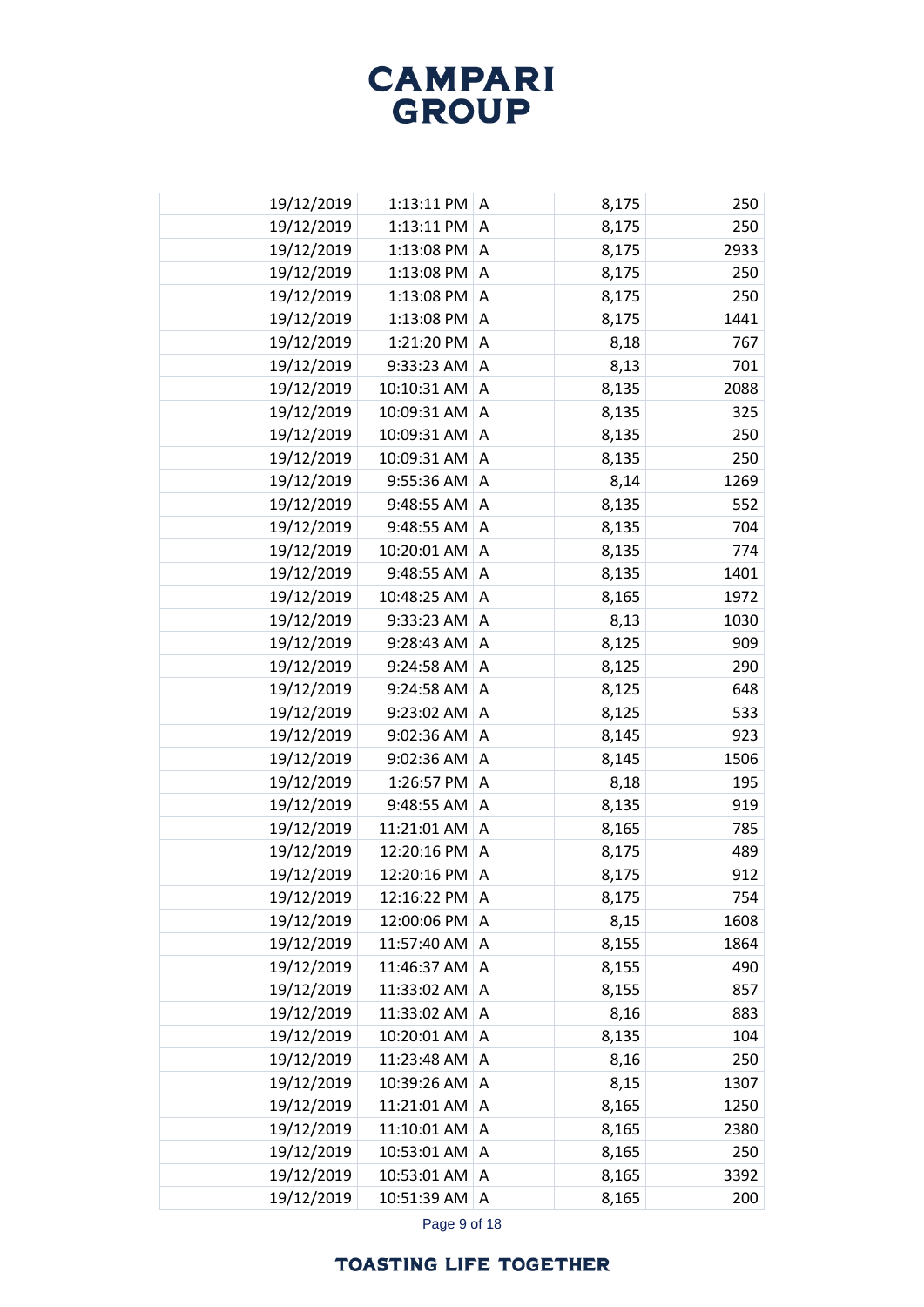| 19/12/2019 | 10:48:25 AM A          |                | 8,165 | 899  |
|------------|------------------------|----------------|-------|------|
| 19/12/2019 | 10:48:25 AM            | $\overline{A}$ | 8,165 | 1499 |
| 19/12/2019 | 12:20:16 PM A          |                | 8,175 | 1300 |
| 19/12/2019 | 11:29:52 AM A          |                | 8,16  | 743  |
| 19/12/2019 | 3:55:38 PM A           |                | 8,145 | 85   |
| 19/12/2019 | $3:48:35$ PM $\vert$ A |                | 8,15  | 729  |
| 19/12/2019 | 3:48:36 PM A           |                | 8,15  | 836  |
| 19/12/2019 | 3:48:48 PM A           |                | 8,15  | 904  |
| 19/12/2019 | 3:49:33 PM A           |                | 8,145 | 2019 |
| 19/12/2019 | 3:49:33 PM             | $\overline{A}$ | 8,145 | 1288 |
| 19/12/2019 | 3:49:33 PM A           |                | 8,145 | 853  |
| 19/12/2019 | 3:51:19 PM             | A              | 8,145 | 755  |
| 19/12/2019 | 3:52:30 PM A           |                | 8,15  | 755  |
| 19/12/2019 | 3:52:30 PM             | A              | 8,15  | 318  |
| 19/12/2019 | 3:53:09 PM             | $\overline{A}$ | 8,15  | 746  |
| 19/12/2019 | 4:04:34 PM             | A              | 8,135 | 275  |
| 19/12/2019 | 3:55:38 PM A           |                | 8,145 | 1250 |
| 19/12/2019 | 3:48:07 PM             | A              | 8,15  | 904  |
| 19/12/2019 | 3:56:33 PM             | $\overline{A}$ | 8,145 | 1250 |
| 19/12/2019 | 3:56:33 PM             | Α              | 8,145 | 391  |
| 19/12/2019 | 3:56:33 PM             | $\overline{A}$ | 8,14  | 3147 |
| 19/12/2019 | 3:56:33 PM             | A              | 8,14  | 192  |
| 19/12/2019 | 3:59:22 PM             | A              | 8,135 | 152  |
| 19/12/2019 | 4:01:18 PM             | Α              | 8,135 | 21   |
| 19/12/2019 | 4:01:31 PM             | A              | 8,135 | 620  |
| 19/12/2019 | 4:01:58 PM             | Α              | 8,135 | 85   |
| 19/12/2019 | 4:03:29 PM             | $\overline{A}$ | 8,135 | 66   |
| 19/12/2019 | 4:03:41 PM             | Α              | 8,135 | 829  |
| 19/12/2019 | 3:29:59 PM             | $\overline{A}$ | 8,145 | 1167 |
| 19/12/2019 | 3:53:25 PM             | Α              | 8,145 | 3091 |
| 19/12/2019 | 3:44:04 PM             | ۱A             | 8,145 | 1000 |
| 19/12/2019 | 3:29:59 PM             | A              | 8,145 | 569  |
| 19/12/2019 | 3:29:59 PM             | $\overline{A}$ | 8,145 | 491  |
| 19/12/2019 | 3:30:06 PM             | A              | 8,145 | 61   |
| 19/12/2019 | $3:30:13$ PM $\vert$ A |                | 8,145 | 53   |
| 19/12/2019 | 3:31:51 PM             | A              | 8,14  | 1018 |
| 19/12/2019 | 3:31:51 PM             | A              | 8,14  | 2399 |
| 19/12/2019 | $3:33:16$ PM $\vert$ A |                | 8,14  | 996  |
| 19/12/2019 | $3:34:16$ PM $\vert$ A |                | 8,14  | 974  |
| 19/12/2019 | $3:36:12$ PM $ A$      |                | 8,14  | 977  |
| 19/12/2019 | 3:38:09 PM             | A              | 8,14  | 572  |
| 19/12/2019 | 3:38:44 PM             | A              | 8,14  | 108  |
| 19/12/2019 | 3:48:20 PM             | A              | 8,15  | 735  |
| 19/12/2019 | 3:41:02 PM             | A              | 8,14  | 384  |
|            |                        |                |       |      |

Page 10 of 18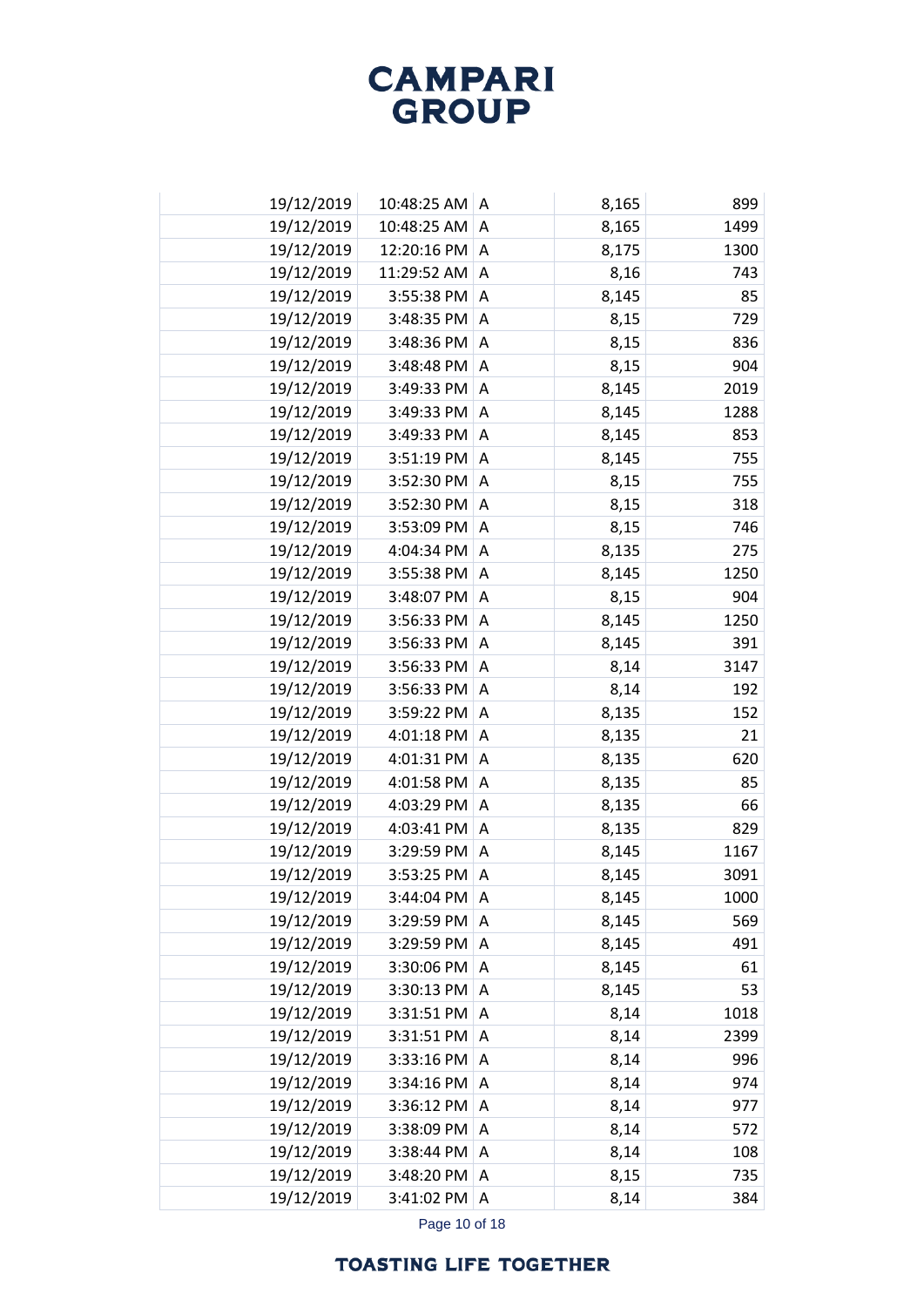| 19/12/2019 | $3:48:08$ PM $\mid$ A |                | 8,15  | 904  |
|------------|-----------------------|----------------|-------|------|
| 19/12/2019 | 3:46:19 PM            | A              | 8,145 | 973  |
| 19/12/2019 | 3:48:04 PM            | Α              | 8,15  | 904  |
| 19/12/2019 | 3:48:04 PM            | $\Lambda$      | 8,15  | 500  |
| 19/12/2019 | 3:48:04 PM            | Α              | 8,15  | 599  |
| 19/12/2019 | 3:48:04 PM            | A              | 8,15  | 904  |
| 19/12/2019 | 3:48:05 PM            | A              | 8,15  | 904  |
| 19/12/2019 | 3:48:05 PM            | A              | 8,15  | 904  |
| 19/12/2019 | 3:48:06 PM A          |                | 8,15  | 904  |
| 19/12/2019 | 3:48:06 PM            | A              | 8,15  | 904  |
| 19/12/2019 | 3:48:07 PM            | A              | 8,15  | 904  |
| 19/12/2019 | 4:07:10 PM            | Α              | 8,135 | 973  |
| 19/12/2019 | 3:40:09 PM            | A              | 8,14  | 953  |
| 19/12/2019 | 4:19:41 PM            | Α              | 8,145 | 3    |
| 19/12/2019 | 4:15:53 PM            | A              | 8,15  | 864  |
| 19/12/2019 | 4:15:53 PM            | A              | 8,15  | 23   |
| 19/12/2019 | 4:17:25 PM            | A              | 8,145 | 866  |
| 19/12/2019 | 4:17:54 PM            | Α              | 8,145 | 325  |
| 19/12/2019 | 4:18:47 PM            | Α              | 8,145 | 65   |
| 19/12/2019 | 4:19:03 PM            | Α              | 8,145 | 329  |
| 19/12/2019 | 4:19:16 PM            | Α              | 8,145 | 739  |
| 19/12/2019 | 4:19:26 PM            | A              | 8,145 | 600  |
| 19/12/2019 | 4:19:29 PM            | A              | 8,145 | 26   |
| 19/12/2019 | 4:19:41 PM            | Α              | 8,145 | 531  |
| 19/12/2019 | 4:04:32 PM            | $\overline{A}$ | 8,135 | 698  |
| 19/12/2019 | 4:19:41 PM            | Α              | 8,145 | 554  |
| 19/12/2019 | 4:14:15 PM            | A              | 8,15  | 179  |
| 19/12/2019 | 4:19:41 PM            | Α              | 8,145 | 842  |
| 19/12/2019 | 4:22:33 PM            | A              | 8,14  | 922  |
| 19/12/2019 | 4:25:07 PM            | Α              | 8,145 | 885  |
| 19/12/2019 | 4:26:27 PM            | A              | 8,145 | 2295 |
| 19/12/2019 | 4:28:00 PM            | Α              | 8,15  | 2836 |
| 19/12/2019 | 4:28:00 PM            | A              | 8,15  | 520  |
| 19/12/2019 | 4:28:00 PM            | Α              | 8,15  | 666  |
| 19/12/2019 | 4:28:00 PM            | A              | 8,15  | 16   |
| 19/12/2019 | 4:28:03 PM            | A              | 8,15  | 2667 |
| 19/12/2019 | 4:28:28 PM            | A              | 8,15  | 1368 |
| 19/12/2019 | 4:29:53 PM            | A              | 8,15  | 1320 |
| 19/12/2019 | 4:19:41 PM            | A              | 8,145 | 204  |
| 19/12/2019 | 4:14:11 PM            | A              | 8,15  | 9    |
| 19/12/2019 | 4:09:26 PM            | Α              | 8,14  | 272  |
| 19/12/2019 | 4:09:43 PM            | A              | 8,14  | 970  |
| 19/12/2019 | 4:09:43 PM            | Α              | 8,14  | 465  |
| 19/12/2019 | 4:10:30 PM            | A              | 8,14  | 326  |

Page 11 of 18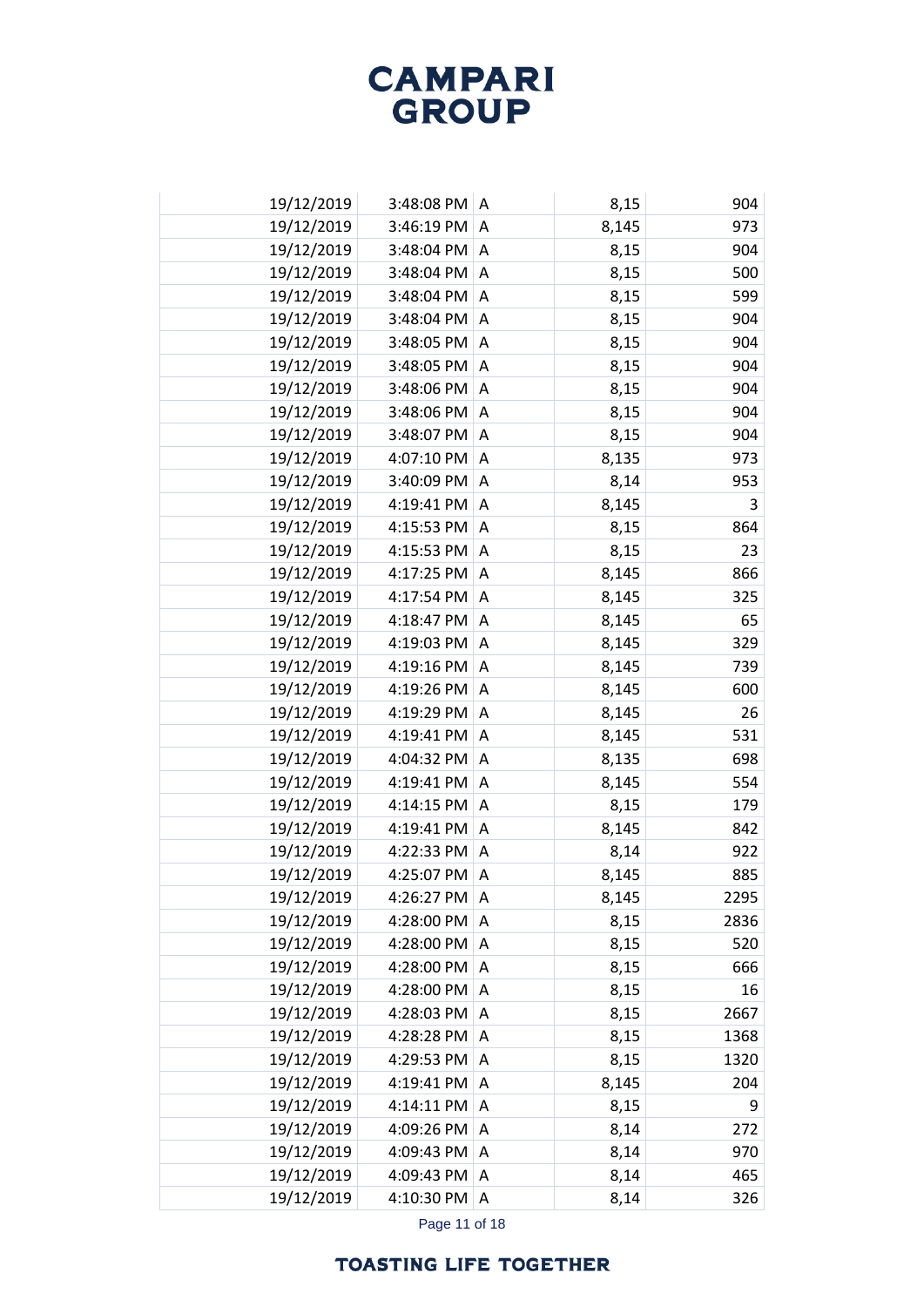| 19/12/2019 | 4:10:30 PM A |                | 8,14  | 337  |
|------------|--------------|----------------|-------|------|
| 19/12/2019 | 4:12:15 PM   | A              | 8,14  | 420  |
| 19/12/2019 | 4:12:28 PM   | A              | 8,145 | 106  |
| 19/12/2019 | 4:12:28 PM   | A              | 8,145 | 446  |
| 19/12/2019 | 4:12:28 PM   | Α              | 8,145 | 11   |
| 19/12/2019 | 4:12:28 PM   | A              | 8,145 | 407  |
| 19/12/2019 | 4:12:28 PM   | A              | 8,145 | 592  |
| 19/12/2019 | 4:15:49 PM   | A              | 8,15  | 1223 |
| 19/12/2019 | 4:14:11 PM   | A              | 8,15  | 2819 |
| 19/12/2019 | 4:14:16 PM   | Α              | 8,15  | 1235 |
| 19/12/2019 | 4:14:11 PM   | A              | 8,15  | 344  |
| 19/12/2019 | 4:14:11 PM   | Α              | 8,15  | 1250 |
| 19/12/2019 | 4:14:11 PM   | A              | 8,15  | 500  |
| 19/12/2019 | 1:26:02 PM   | Α              | 8,18  | 622  |
| 19/12/2019 | 4:14:14 PM   | A              | 8,15  | 2836 |
| 19/12/2019 | 4:14:14 PM   | Α              | 8,15  | 1250 |
| 19/12/2019 | 4:14:14 PM   | A              | 8,15  | 500  |
| 19/12/2019 | 4:14:14 PM   | Α              | 8,15  | 672  |
| 19/12/2019 | 4:14:14 PM   | Α              | 8,15  | 881  |
| 19/12/2019 | 4:14:15 PM   | Α              | 8,15  | 2836 |
| 19/12/2019 | 4:14:11 PM   | A              | 8,15  | 500  |
| 19/12/2019 | 4:12:41 PM   | Α              | 8,145 | 67   |
| 19/12/2019 | 2:49:15 PM   | A              | 8,145 | 2174 |
| 19/12/2019 | 2:36:42 PM   | Α              | 8,145 | 186  |
| 19/12/2019 | 2:42:02 PM   | A              | 8,15  | 265  |
| 19/12/2019 | 2:42:02 PM   | Α              | 8,15  | 500  |
| 19/12/2019 | 2:46:08 PM   | Α              | 8,15  | 500  |
| 19/12/2019 | 2:46:08 PM   | Α              | 8,15  | 381  |
| 19/12/2019 | 2:49:10 PM   | A              | 8,15  | 213  |
| 19/12/2019 | 2:49:10 PM   | Α              | 8,15  | 3280 |
| 19/12/2019 | 2:49:13 PM   | $\overline{A}$ | 8,145 | 1700 |
| 19/12/2019 | 2:49:13 PM   | A              | 8,145 | 1245 |
| 19/12/2019 | 2:49:15 PM   | A              | 8,145 | 529  |
| 19/12/2019 | 3:00:05 PM   | Α              | 8,135 | 693  |
| 19/12/2019 | 2:49:15 PM A |                | 8,145 | 500  |
| 19/12/2019 | 2:29:03 PM   | A              | 8,145 | 698  |
| 19/12/2019 | 2:50:00 PM   | Α              | 8,14  | 524  |
| 19/12/2019 | 2:50:00 PM   | Α              | 8,14  | 529  |
| 19/12/2019 | 2:50:00 PM A |                | 8,14  | 932  |
| 19/12/2019 | 2:50:00 PM A |                | 8,14  | 1226 |
| 19/12/2019 | 2:51:22 PM   | A              | 8,14  | 1781 |
| 19/12/2019 | 2:52:09 PM   | A              | 8,14  | 500  |
| 19/12/2019 | 2:52:22 PM A |                | 8,14  | 385  |
| 19/12/2019 | 2:52:22 PM A |                | 8,14  | 1000 |

Page 12 of 18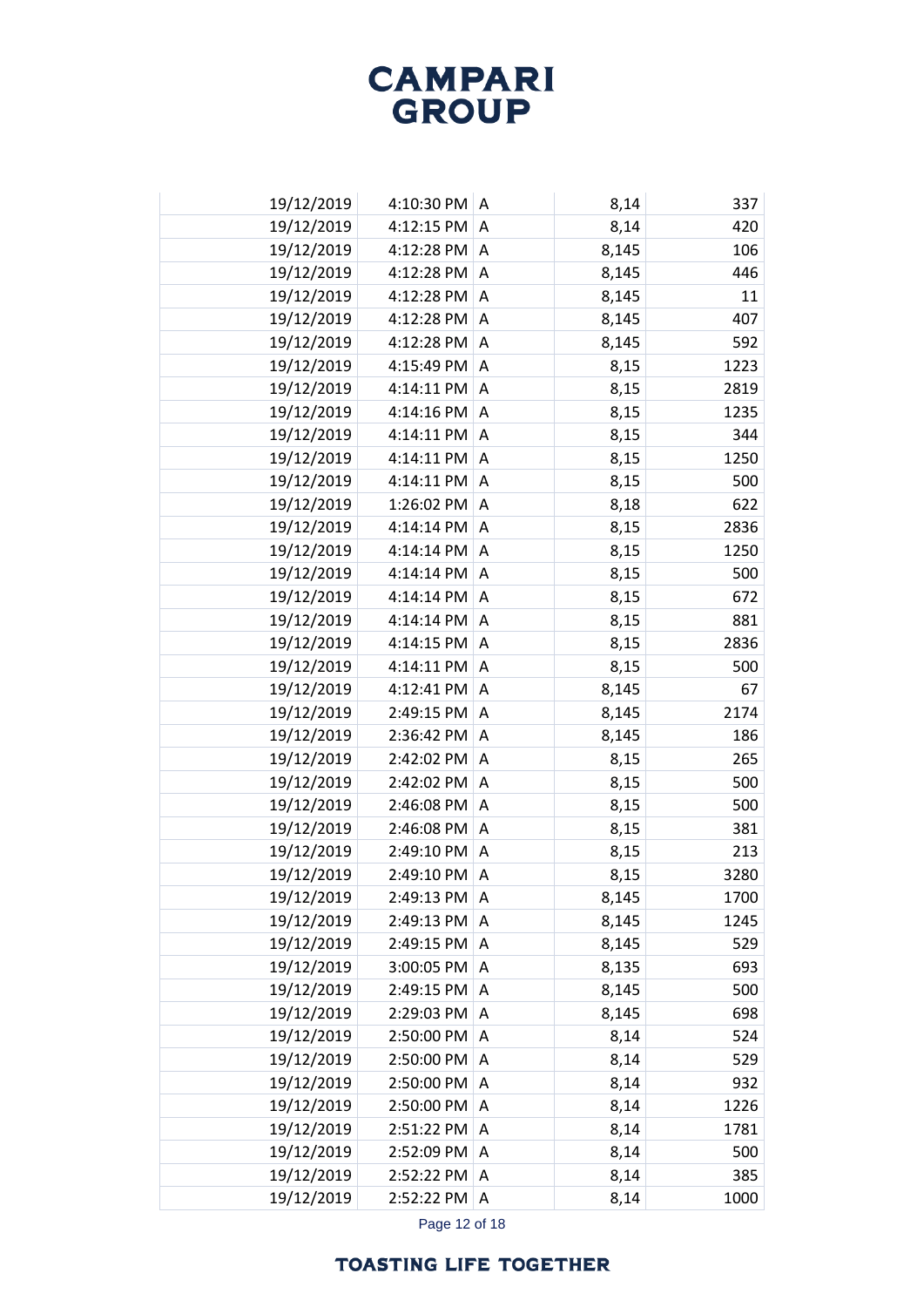| 19/12/2019 | 2:57:38 PM   A        |                | 8,14  | 894  |
|------------|-----------------------|----------------|-------|------|
| 19/12/2019 | 2:59:30 PM            | A              | 8,14  | 3003 |
| 19/12/2019 | 2:59:30 PM A          |                | 8,14  | 458  |
| 19/12/2019 | 2:49:15 PM A          |                | 8,145 | 408  |
| 19/12/2019 | 1:52:10 PM A          |                | 8,16  | 362  |
| 19/12/2019 | 4:14:11 PM            | A              | 8,15  | 557  |
| 19/12/2019 | 3:29:36 PM            | A              | 8,14  | 371  |
| 19/12/2019 | 1:27:52 PM            | Α              | 8,18  | 234  |
| 19/12/2019 | 1:27:52 PM            | A              | 8,18  | 20   |
| 19/12/2019 | 1:27:52 PM            | Α              | 8,18  | 738  |
| 19/12/2019 | 1:32:11 PM            | A              | 8,175 | 1210 |
| 19/12/2019 | 1:32:11 PM            | Α              | 8,175 | 780  |
| 19/12/2019 | 1:39:00 PM            | A              | 8,17  | 1293 |
| 19/12/2019 | 1:52:09 PM            | Α              | 8,16  | 99   |
| 19/12/2019 | 1:52:10 PM            | A              | 8,16  | 1278 |
| 19/12/2019 | 1:52:10 PM            | Α              | 8,16  | 549  |
| 19/12/2019 | 2:35:48 PM            | Α              | 8,145 | 2434 |
| 19/12/2019 | 1:52:10 PM            | Α              | 8,16  | 250  |
| 19/12/2019 | 2:35:48 PM            | $\overline{A}$ | 8,145 | 1019 |
| 19/12/2019 | 2:03:18 PM            | Α              | 8,16  | 3261 |
| 19/12/2019 | 2:11:10 PM            | $\overline{A}$ | 8,155 | 1250 |
| 19/12/2019 | 2:11:10 PM            | Α              | 8,155 | 204  |
| 19/12/2019 | 2:11:55 PM            | A              | 8,15  | 692  |
| 19/12/2019 | 2:15:38 PM            | Α              | 8,16  | 516  |
| 19/12/2019 | 2:15:38 PM            | A              | 8,16  | 168  |
| 19/12/2019 | 2:21:30 PM            | A              | 8,155 | 1101 |
| 19/12/2019 | 2:21:30 PM            | Α              | 8,155 | 1875 |
| 19/12/2019 | 2:21:30 PM            | A              | 8,155 | 756  |
| 19/12/2019 | 2:29:03 PM            | A              | 8,145 | 500  |
| 19/12/2019 | 2:15:38 PM            | Α              | 8,16  | 206  |
| 19/12/2019 | 1:52:10 PM A          |                | 8,16  | 250  |
| 19/12/2019 | 3:29:07 PM            | Α              | 8,13  | 5353 |
| 19/12/2019 | 3:20:11 PM            | A              | 8,13  | 50   |
| 19/12/2019 | 3:21:31 PM            | Α              | 8,13  | 1695 |
| 19/12/2019 | $3:22:18$ PM $ A$     |                | 8,13  | 935  |
| 19/12/2019 | $3:24:15$ PM $\mid$ A |                | 8,13  | 1000 |
| 19/12/2019 | 3:24:36 PM            | A              | 8,13  | 1385 |
| 19/12/2019 | 3:26:08 PM            | A              | 8,13  | 44   |
| 19/12/2019 | 3:26:08 PM            | $\overline{A}$ | 8,13  | 3320 |
| 19/12/2019 | 3:27:20 PM            | A              | 8,125 | 839  |
| 19/12/2019 | 3:28:11 PM            | Α              | 8,125 | 677  |
| 19/12/2019 | 3:28:12 PM            | Α              | 8,125 | 839  |
| 19/12/2019 | 3:28:20 PM            | Α              | 8,125 | 821  |
| 19/12/2019 | 3:20:05 PM            | A              | 8,13  | 50   |

Page 13 of 18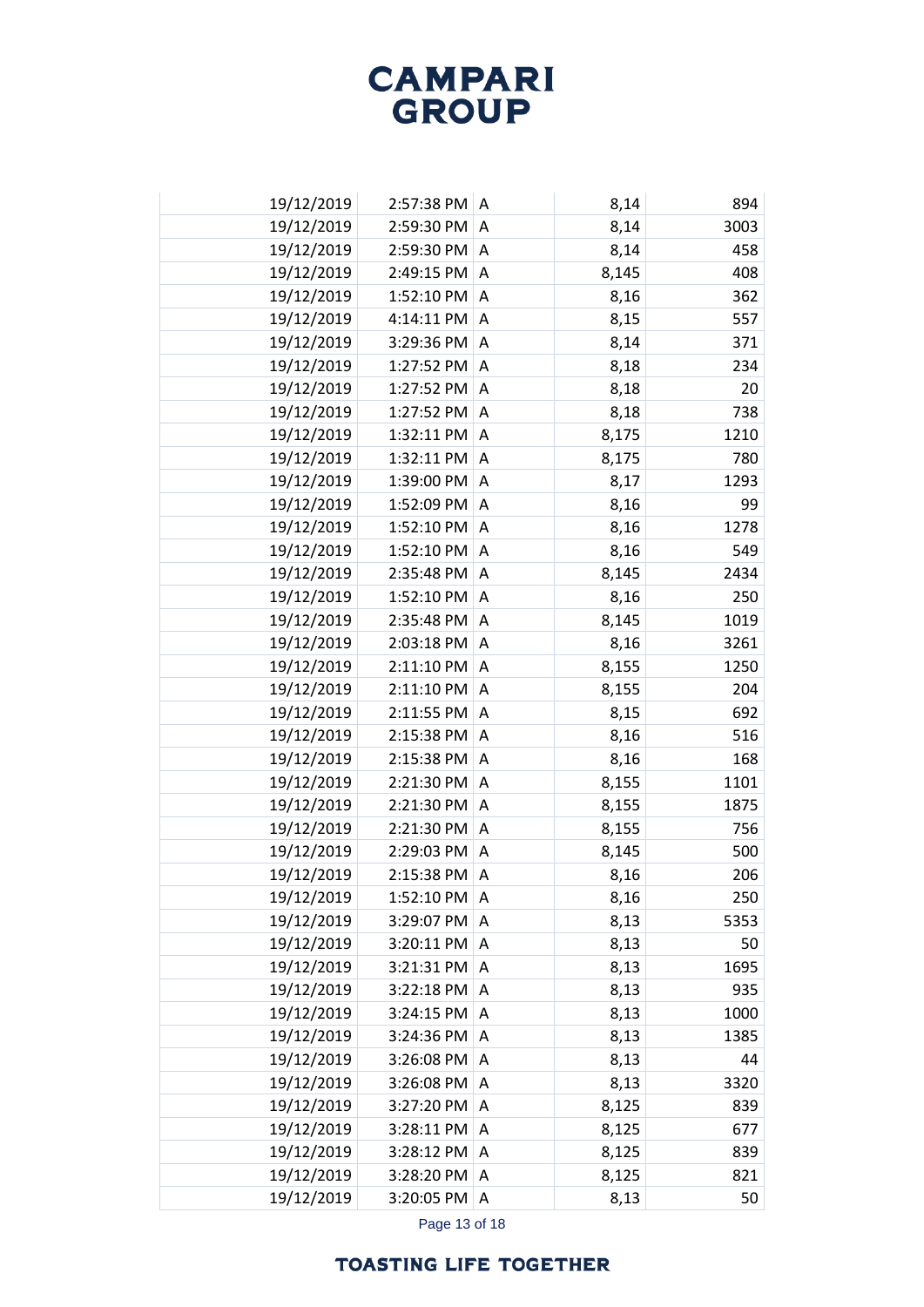| 19/12/2019 | 3:29:01 PM A           |                | 8,13  | 4945 |
|------------|------------------------|----------------|-------|------|
| 19/12/2019 | 3:29:04 PM             | A              | 8,13  | 5059 |
| 19/12/2019 | $3:29:13$ PM $ A$      |                | 8,13  | 6188 |
| 19/12/2019 | 3:29:13 PM A           |                | 8,13  | 996  |
| 19/12/2019 | 3:29:16 PM A           |                | 8,13  | 1331 |
| 19/12/2019 | 3:29:36 PM             | Α              | 8,14  | 1004 |
| 19/12/2019 | 3:29:36 PM             | A              | 8,14  | 500  |
| 19/12/2019 | 3:29:36 PM             | Α              | 8,14  | 500  |
| 19/12/2019 | 3:29:36 PM             | A              | 8,14  | 543  |
| 19/12/2019 | 3:00:05 PM             | Α              | 8,135 | 2310 |
| 19/12/2019 | 2:11:55 PM             | Α              | 8,15  | 1684 |
| 19/12/2019 | 3:29:36 PM             | Α              | 8,14  | 1380 |
| 19/12/2019 | 3:29:36 PM             | A              | 8,14  | 661  |
| 19/12/2019 | 3:28:58 PM             | Α              | 8,13  | 4553 |
| 19/12/2019 | 3:07:03 PM             | A              | 8,135 | 508  |
| 19/12/2019 | 3:02:00 PM             | Α              | 8,135 | 38   |
| 19/12/2019 | 3:03:03 PM             | A              | 8,135 | 1079 |
| 19/12/2019 | 3:03:03 PM             | Α              | 8,135 | 1088 |
| 19/12/2019 | 3:29:11 PM             | $\overline{A}$ | 8,13  | 5730 |
| 19/12/2019 | 3:19:59 PM             | Α              | 8,13  | 523  |
| 19/12/2019 | 3:05:03 PM             | A              | 8,135 | 718  |
| 19/12/2019 | 3:05:26 PM             | Α              | 8,14  | 385  |
| 19/12/2019 | 3:05:26 PM             | A              | 8,14  | 58   |
| 19/12/2019 | 3:03:03 PM             | Α              | 8,135 | 1000 |
| 19/12/2019 | 3:05:50 PM             | A              | 8,14  | 486  |
| 19/12/2019 | 3:09:00 PM             | Α              | 8,135 | 974  |
| 19/12/2019 | 3:10:40 PM             | Α              | 8,135 | 1634 |
| 19/12/2019 | 3:11:34 PM             | A              | 8,135 | 750  |
| 19/12/2019 | 3:19:34 PM             | A              | 8,13  | 2082 |
| 19/12/2019 | 3:05:50 PM             | Α              | 8,14  | 500  |
| 19/12/2019 | 3:12:50 PM A           |                | 8,135 | 392  |
| 19/12/2019 | 3:19:34 PM             | Α              | 8,13  | 1907 |
| 19/12/2019 | 3:17:34 PM             | A              | 8,135 | 50   |
| 19/12/2019 | 3:17:53 PM             | Α              | 8,135 | 76   |
| 19/12/2019 | $3:17:19$ PM $\vert$ A |                | 8,135 | 70   |
| 19/12/2019 | 3:17:46 PM A           |                | 8,135 | 58   |
| 19/12/2019 | 3:14:54 PM             | Α              | 8,135 | 55   |
| 19/12/2019 | 3:19:59 PM A           |                | 8,13  | 52   |
| 19/12/2019 | 3:13:49 PM A           |                | 8,135 | 1079 |
| 19/12/2019 | 3:12:56 PM             | A              | 8,135 | 732  |
| 20/12/2019 | 1:28:03 PM             | Α              | 8,215 | 800  |
| 20/12/2019 | 1:18:31 PM             | Α              | 8,22  | 925  |
| 20/12/2019 | 1:10:40 PM             | A              | 8,22  | 1101 |
| 20/12/2019 | 1:36:48 PM             | A              | 8,215 | 770  |

Page 14 of 18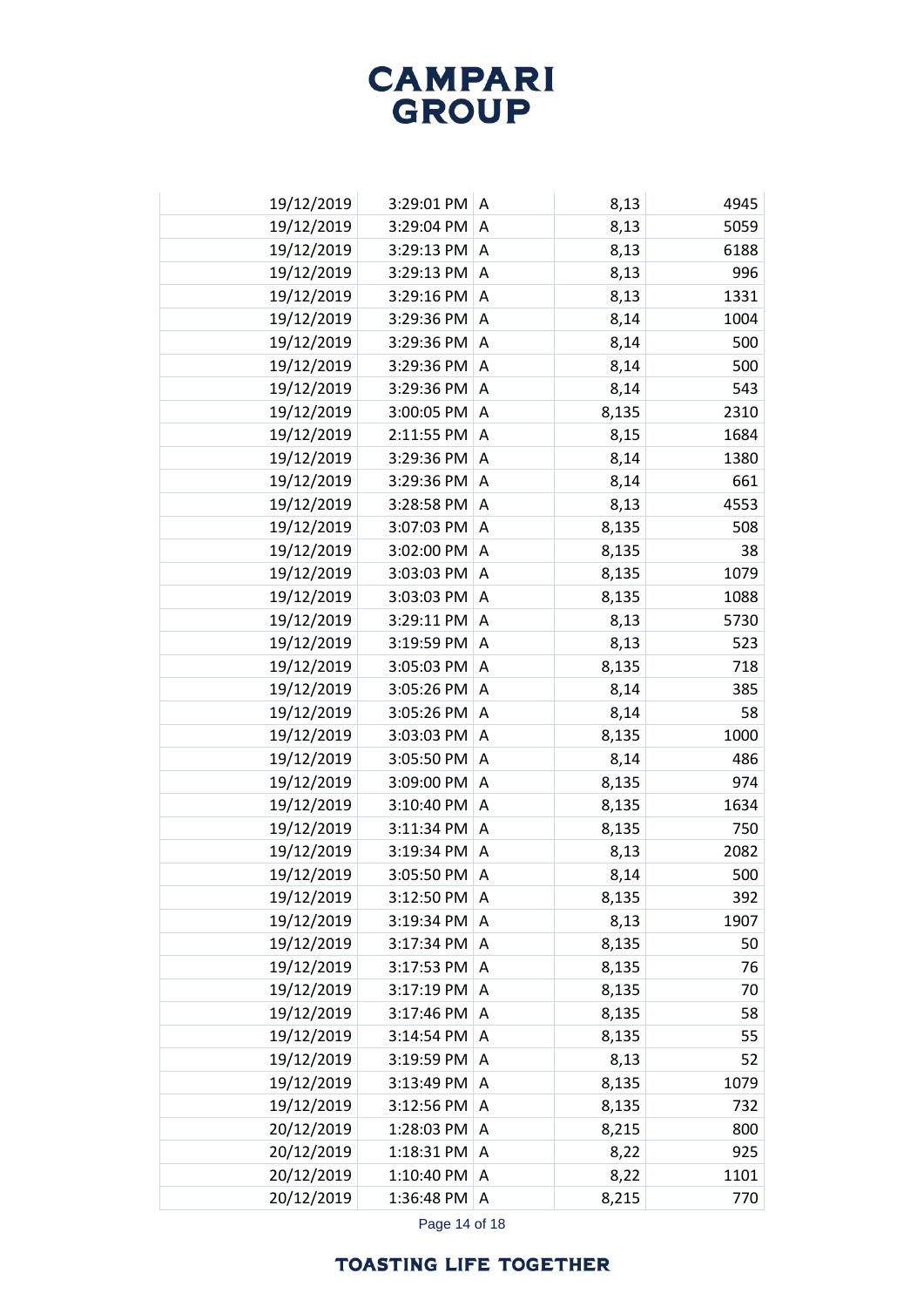| 20/12/2019 | 1:39:29 PM A           |                | 8,215 | 1167 |
|------------|------------------------|----------------|-------|------|
| 20/12/2019 | $1:35:16$ PM $ A$      |                | 8,215 | 29   |
| 20/12/2019 | $1:50:11$ PM $ A$      |                | 8,22  | 984  |
| 20/12/2019 | 2:05:01 PM A           |                | 8,22  | 678  |
| 20/12/2019 | 2:05:01 PM A           |                | 8,22  | 111  |
| 20/12/2019 | 2:33:14 PM A           |                | 8,245 | 1195 |
| 20/12/2019 | 2:33:14 PM A           |                | 8,245 | 1352 |
| 20/12/2019 | 11:48:26 AM A          |                | 8,24  | 73   |
| 20/12/2019 | 2:29:03 PM A           |                | 8,24  | 300  |
| 20/12/2019 | 2:15:12 PM             | A              | 8,22  | 761  |
| 20/12/2019 | 2:21:24 PM A           |                | 8,24  | 827  |
| 20/12/2019 | 1:59:54 PM             | A              | 8,215 | 1509 |
| 20/12/2019 | 12:03:40 PM            | A              | 8,24  | 321  |
| 20/12/2019 | 11:07:32 AM            | Α              | 8,24  | 1636 |
| 20/12/2019 | 11:15:53 AM            | $\overline{A}$ | 8,24  | 805  |
| 20/12/2019 | 11:05:27 AM            | Α              | 8,245 | 454  |
| 20/12/2019 | 4:07:34 PM             | $\overline{A}$ | 8,26  | 660  |
| 20/12/2019 | 2:46:11 PM             | A              | 8,245 | 831  |
| 20/12/2019 | 11:22:50 AM            | A              | 8,23  | 802  |
| 20/12/2019 | 11:32:10 AM            | A              | 8,235 | 1006 |
| 20/12/2019 | 12:03:40 PM            | A              | 8,24  | 942  |
| 20/12/2019 | 11:50:55 AM            | Α              | 8,24  | 692  |
| 20/12/2019 | 1:00:24 PM             | A              | 8,22  | 959  |
| 20/12/2019 | 12:10:12 PM            | Α              | 8,24  | 1025 |
| 20/12/2019 | 12:23:36 PM A          |                | 8,235 | 862  |
| 20/12/2019 | 12:32:30 PM            | A              | 8,225 | 1234 |
| 20/12/2019 | 12:41:03 PM A          |                | 8,22  | 941  |
| 20/12/2019 | 12:47:17 PM            | Α              | 8,22  | 571  |
| 20/12/2019 | 12:47:17 PM A          |                | 8,22  | 161  |
| 20/12/2019 | 12:56:27 PM            | A              | 8,22  | 34   |
| 20/12/2019 | 11:39:07 AM            | $\overline{A}$ | 8,235 | 783  |
| 20/12/2019 | 4:26:47 PM             | A              | 8,265 | 723  |
| 20/12/2019 | 3:59:04 PM             | $\overline{A}$ | 8,255 | 788  |
| 20/12/2019 | $3:51:50$ PM $\vert$ A |                | 8,255 | 572  |
| 20/12/2019 | $3:55:14$ PM $\vert$ A |                | 8,255 | 731  |
| 20/12/2019 | $3:58:21$ PM $ A$      |                | 8,255 | 998  |
| 20/12/2019 | 4:07:34 PM             | A              | 8,26  | 840  |
| 20/12/2019 | 4:15:37 PM A           |                | 8,27  | 741  |
| 20/12/2019 | 3:46:38 PM A           |                | 8,265 | 1007 |
| 20/12/2019 | 4:22:34 PM             | A              | 8,275 | 762  |
| 20/12/2019 | 3:44:57 PM             | A              | 8,265 | 918  |
| 20/12/2019 | 4:26:47 PM             | A              | 8,265 | 154  |
| 20/12/2019 | 4:28:10 PM             | $\overline{A}$ | 8,26  | 601  |
| 20/12/2019 | 4:29:55 PM             | A              | 8,27  | 11   |

Page 15 of 18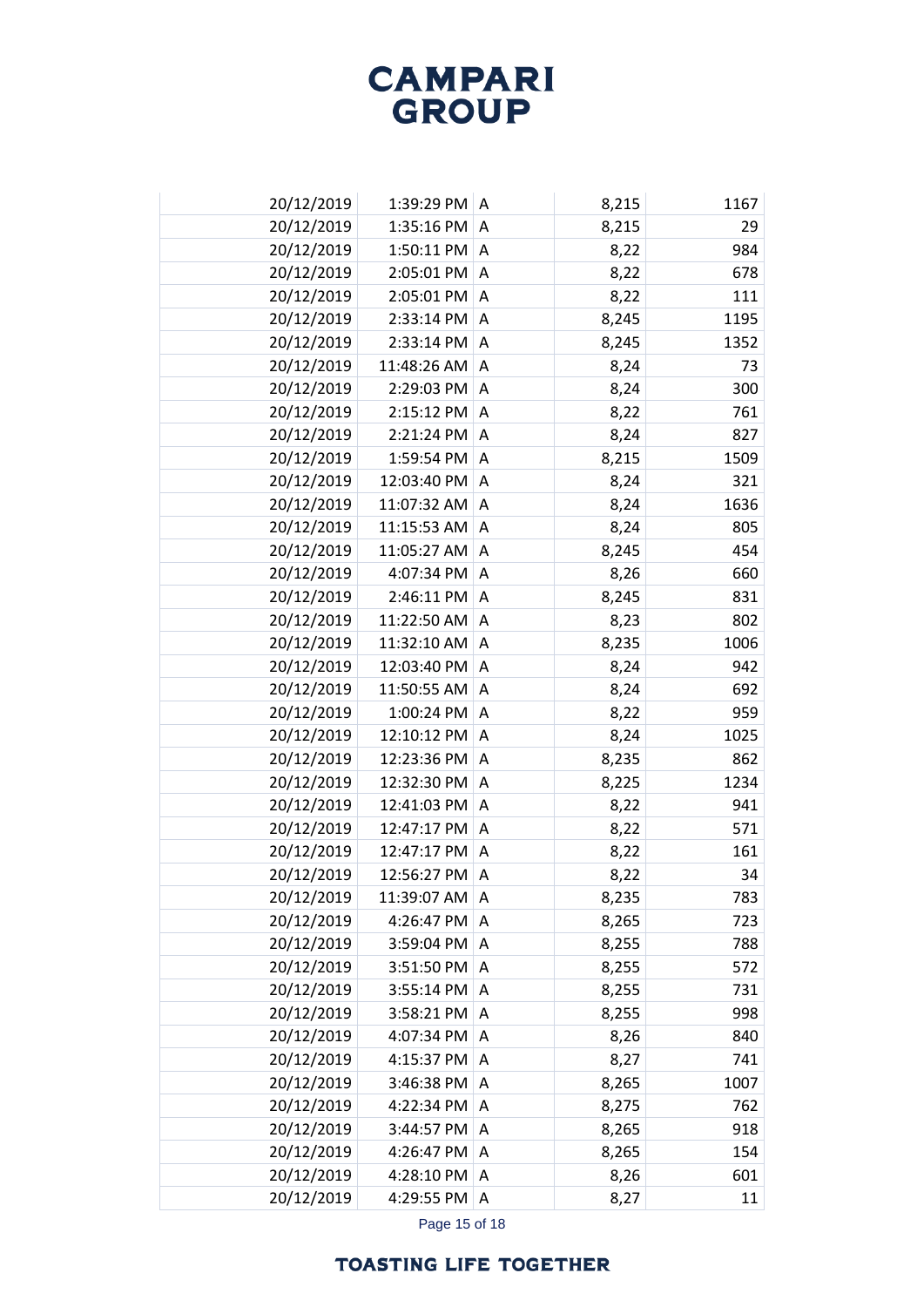| 20/12/2019 | 4:29:57 PM A          |                | 8,27  | 6    |
|------------|-----------------------|----------------|-------|------|
| 20/12/2019 | 11:05:27 AM           | A              | 8,245 | 1138 |
| 20/12/2019 | 10:11:07 AM           | A              | 8,215 | 1214 |
| 20/12/2019 | 4:29:58 PM            | A              | 8,27  | 142  |
| 20/12/2019 | 4:17:17 PM            | Α              | 8,28  | 982  |
| 20/12/2019 | 3:26:24 PM A          |                | 8,275 | 524  |
| 20/12/2019 | 2:46:11 PM A          |                | 8,245 | 135  |
| 20/12/2019 | 3:00:10 PM A          |                | 8,25  | 202  |
| 20/12/2019 | 3:01:19 PM A          |                | 8,25  | 1768 |
| 20/12/2019 | 3:04:33 PM            | A              | 8,255 | 778  |
| 20/12/2019 | $3:19:54$ PM $\mid$ A |                | 8,275 | 225  |
| 20/12/2019 | 3:20:44 PM            | A              | 8,275 | 800  |
| 20/12/2019 | 3:48:09 PM            | A              | 8,26  | 783  |
| 20/12/2019 | 3:21:52 PM            | Α              | 8,275 | 874  |
| 20/12/2019 | 2:46:11 PM            | A              | 8,245 | 821  |
| 20/12/2019 | 3:26:55 PM            | Α              | 8,275 | 100  |
| 20/12/2019 | 3:26:55 PM            | A              | 8,275 | 109  |
| 20/12/2019 | 3:28:24 PM            | Α              | 8,275 | 809  |
| 20/12/2019 | 3:31:41 PM            | A              | 8,275 | 781  |
| 20/12/2019 | 3:34:02 PM            | Α              | 8,275 | 171  |
| 20/12/2019 | 3:34:02 PM            | A              | 8,275 | 699  |
| 20/12/2019 | 3:38:37 PM            | Α              | 8,27  | 792  |
| 20/12/2019 | 3:20:44 PM            | $\overline{A}$ | 8,275 | 2258 |
| 20/12/2019 | 10:51:59 AM           | Α              | 8,245 | 41   |
| 20/12/2019 | 10:52:14 AM           | A              | 8,245 | 47   |
| 20/12/2019 | 10:22:16 AM           | Α              | 8,22  | 1135 |
| 20/12/2019 | 10:33:10 AM           | A              | 8,225 | 1104 |
| 20/12/2019 | 10:48:54 AM           | A              | 8,23  | 725  |
| 20/12/2019 | 10:50:58 AM           | A              | 8,245 | 957  |
| 20/12/2019 | 10:51:00 AM           | Α              | 8,245 | 42   |
| 20/12/2019 | 10:01:26 AM           | I A            | 8,215 | 1002 |
| 20/12/2019 | 10:51:59 AM           | A              | 8,245 | 38   |
| 20/12/2019 | $9:52:10$ AM   A      |                | 8,205 | 574  |
| 20/12/2019 | 10:51:59 AM           | A              | 8,245 | 41   |
| 20/12/2019 | 10:51:59 AM           | A              | 8,245 | 42   |
| 20/12/2019 | 10:52:00 AM           | A              | 8,245 | 45   |
| 20/12/2019 | 10:52:00 AM           | A              | 8,245 | 47   |
| 20/12/2019 | 10:52:00 AM           | A              | 8,245 | 42   |
| 20/12/2019 | 10:52:01 AM A         |                | 8,245 | 52   |
| 20/12/2019 | 10:22:16 AM           | A              | 8,22  | 1437 |
| 20/12/2019 | 10:51:34 AM           | A              | 8,25  | 853  |
| 20/12/2019 | 9:34:50 AM            | Α              | 8,205 | 1550 |
| 20/12/2019 | 4:29:58 PM A          |                | 8,27  | 614  |
| 20/12/2019 | $8:55:36$ AM   A      |                | 8,195 | 1809 |

Page 16 of 18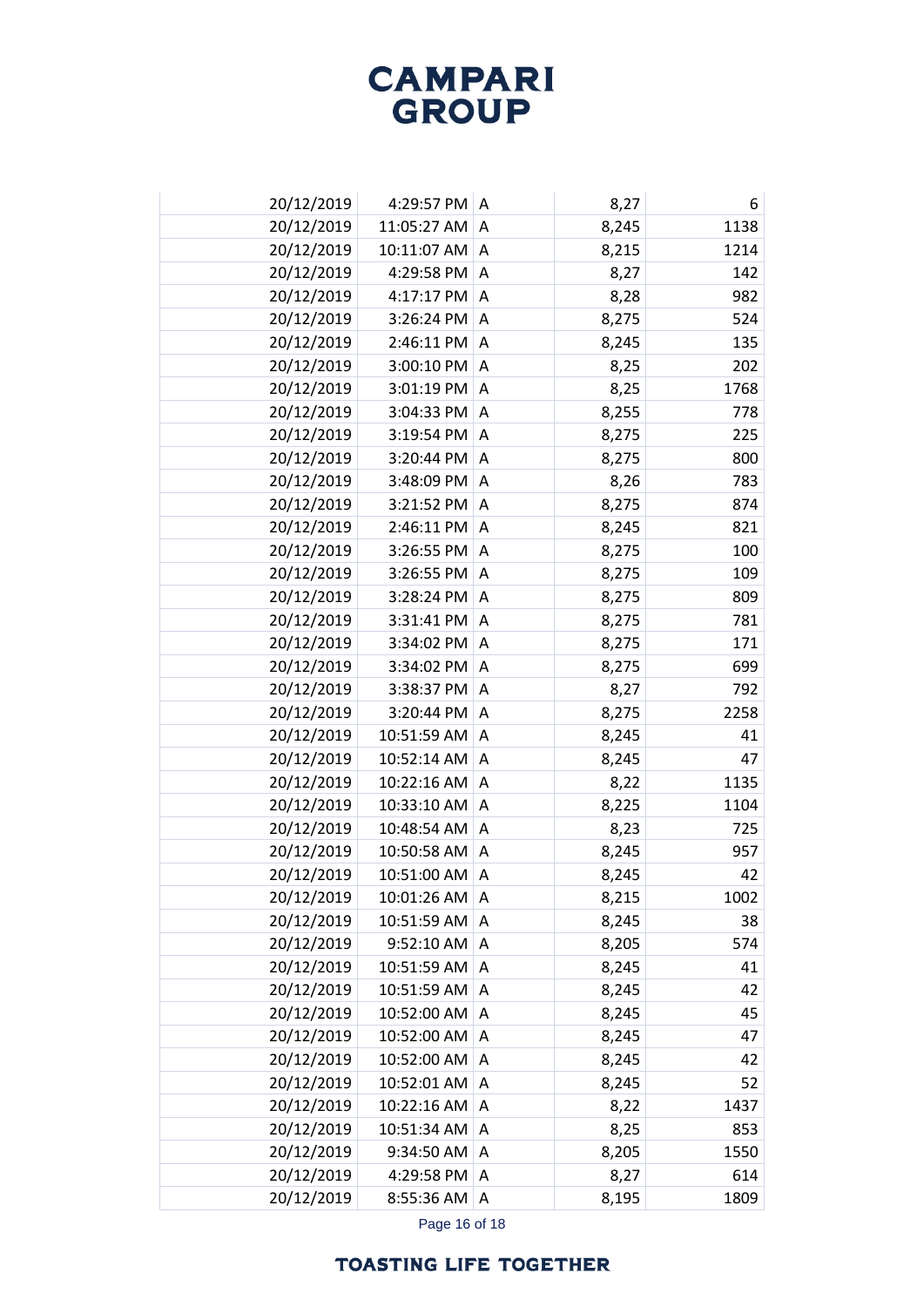| 20/12/2019 | $9:06:44$ AM A  |                | 8,205 | 1144 |
|------------|-----------------|----------------|-------|------|
| 20/12/2019 | 9:13:23 AM      | A              | 8,215 | 595  |
| 20/12/2019 | $9:13:23$ AM    | A              | 8,215 | 642  |
| 20/12/2019 | $9:21:19$ AM    | $\overline{A}$ | 8,205 | 1184 |
| 20/12/2019 | 10:15:55 AM     | Α              | 8,215 | 164  |
| 20/12/2019 | $9:27:13$ AM A  |                | 8,215 | 1281 |
| 20/12/2019 | 10:52:14 AM     | A              | 8,245 | 45   |
| 20/12/2019 | 9:37:19 AM   A  |                | 8,2   | 400  |
| 20/12/2019 | 9:37:19 AM      | A              | 8,2   | 489  |
| 20/12/2019 | $9:40:25$ AM    | A              | 8,2   | 756  |
| 20/12/2019 | $9:40:25$ AM A  |                | 8,2   | 1167 |
| 20/12/2019 | 9:46:27 AM A    |                | 8,205 | 729  |
| 20/12/2019 | 9:46:27 AM      | A              | 8,205 | 292  |
| 20/12/2019 | $9:52:10$ AM    | Α              | 8,205 | 704  |
| 20/12/2019 | $9:21:19$ AM    | A              | 8,205 | 189  |
| 20/12/2019 | 10:53:44 AM     | A              | 8,245 | 40   |
| 20/12/2019 | 10:52:13 AM     | A              | 8,245 | 1449 |
| 20/12/2019 | 10:53:29 AM     | Α              | 8,25  | 50   |
| 20/12/2019 | 10:53:29 AM     | A              | 8,25  | 40   |
| 20/12/2019 | 10:53:29 AM     | Α              | 8,25  | 43   |
| 20/12/2019 | 10:53:29 AM     | A              | 8,25  | 45   |
| 20/12/2019 | 10:53:44 AM     | Α              | 8,245 | 49   |
| 20/12/2019 | 10:53:29 AM     | $\overline{A}$ | 8,25  | 50   |
| 20/12/2019 | 10:53:44 AM     | Α              | 8,245 | 38   |
| 20/12/2019 | 10:52:37 AM     | $\overline{A}$ | 8,245 | 169  |
| 20/12/2019 | 10:53:44 AM     | Α              | 8,245 | 54   |
| 20/12/2019 | 10:53:45 AM     | $\overline{A}$ | 8,245 | 39   |
| 20/12/2019 | 10:53:45 AM     | Α              | 8,245 | 52   |
| 20/12/2019 | 10:53:46 AM     | $\Lambda$      | 8,245 | 48   |
| 20/12/2019 | 10:53:54 AM     | Α              | 8,245 | 752  |
| 20/12/2019 | 10:55:45 AM     | I A            | 8,245 | 2113 |
| 20/12/2019 | 10:58:30 AM     | A              | 8,24  | 2668 |
| 20/12/2019 | 10:53:44 AM     | A              | 8,245 | 47   |
| 20/12/2019 | 10:52:29 AM     | A              | 8,245 | 51   |
| 20/12/2019 | 10:52:14 AM   A |                | 8,245 | 38   |
| 20/12/2019 | 10:52:14 AM     | A              | 8,245 | 50   |
| 20/12/2019 | 10:52:14 AM     | A              | 8,245 | 39   |
| 20/12/2019 | 10:52:15 AM     | A              | 8,245 | 48   |
| 20/12/2019 | 10:52:15 AM A   |                | 8,245 | 41   |
| 20/12/2019 | 10:52:15 AM   A |                | 8,245 | 49   |
| 20/12/2019 | 10:53:29 AM A   |                | 8,25  | 38   |
| 20/12/2019 | 10:52:29 AM     | A              | 8,245 | 39   |
| 20/12/2019 | 10:58:59 AM A   |                | 8,235 | 500  |
| 20/12/2019 | 10:52:29 AM   A |                | 8,245 | 48   |

Page 17 of 18